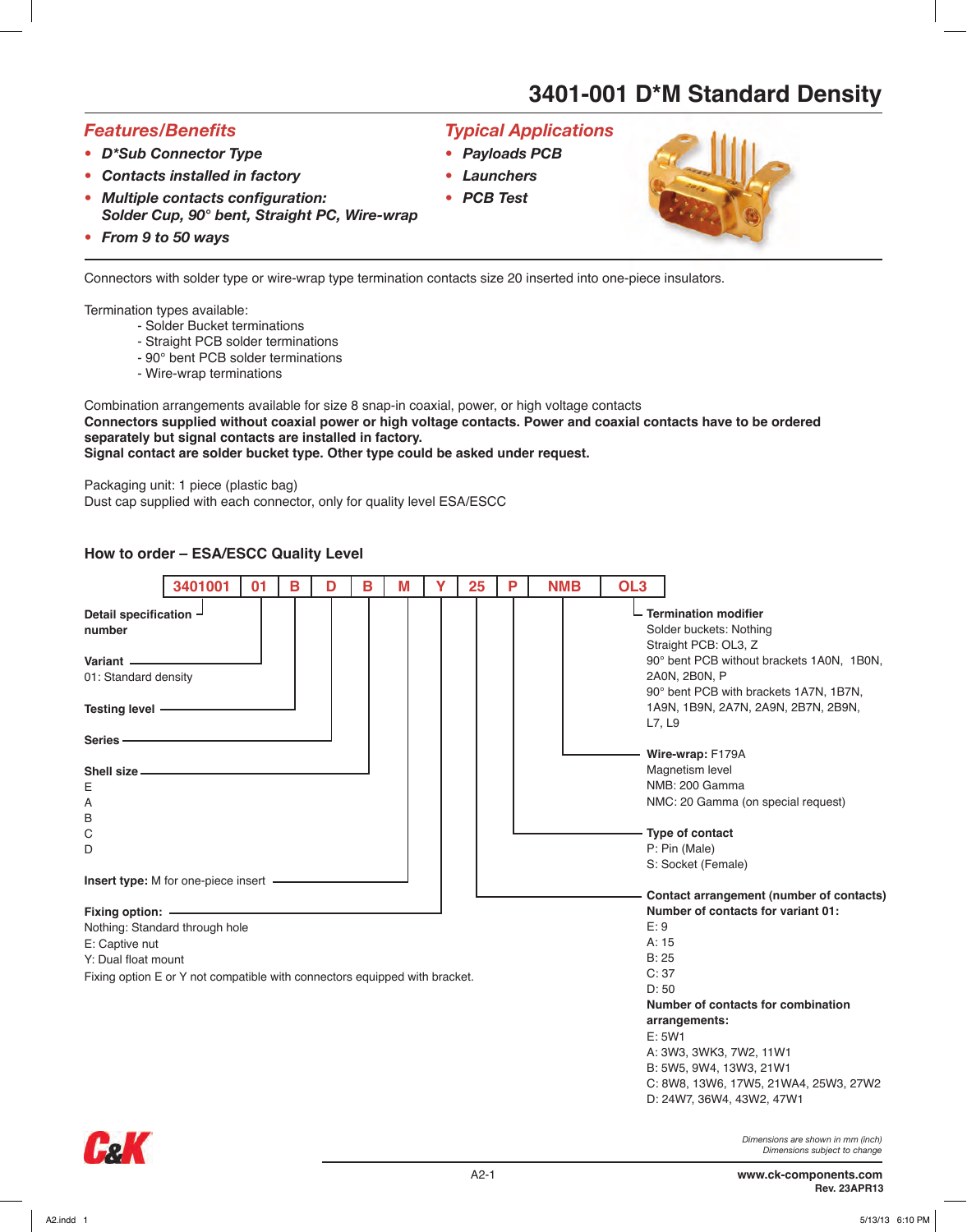#### **How to order – FR023 Quality Level**



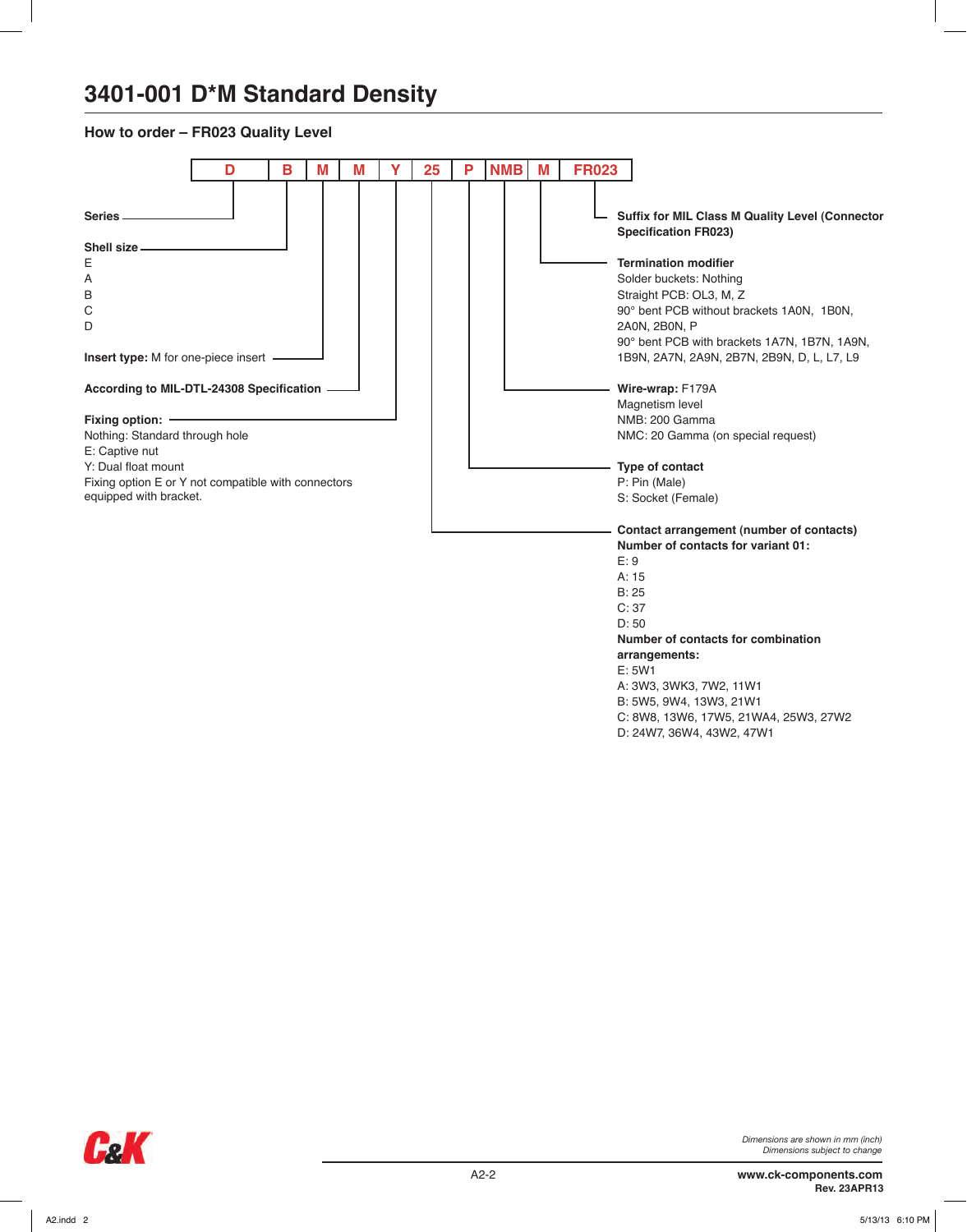# **3401-001 D\*M Standard Density**

#### **How to order – FR022 Quality Level**



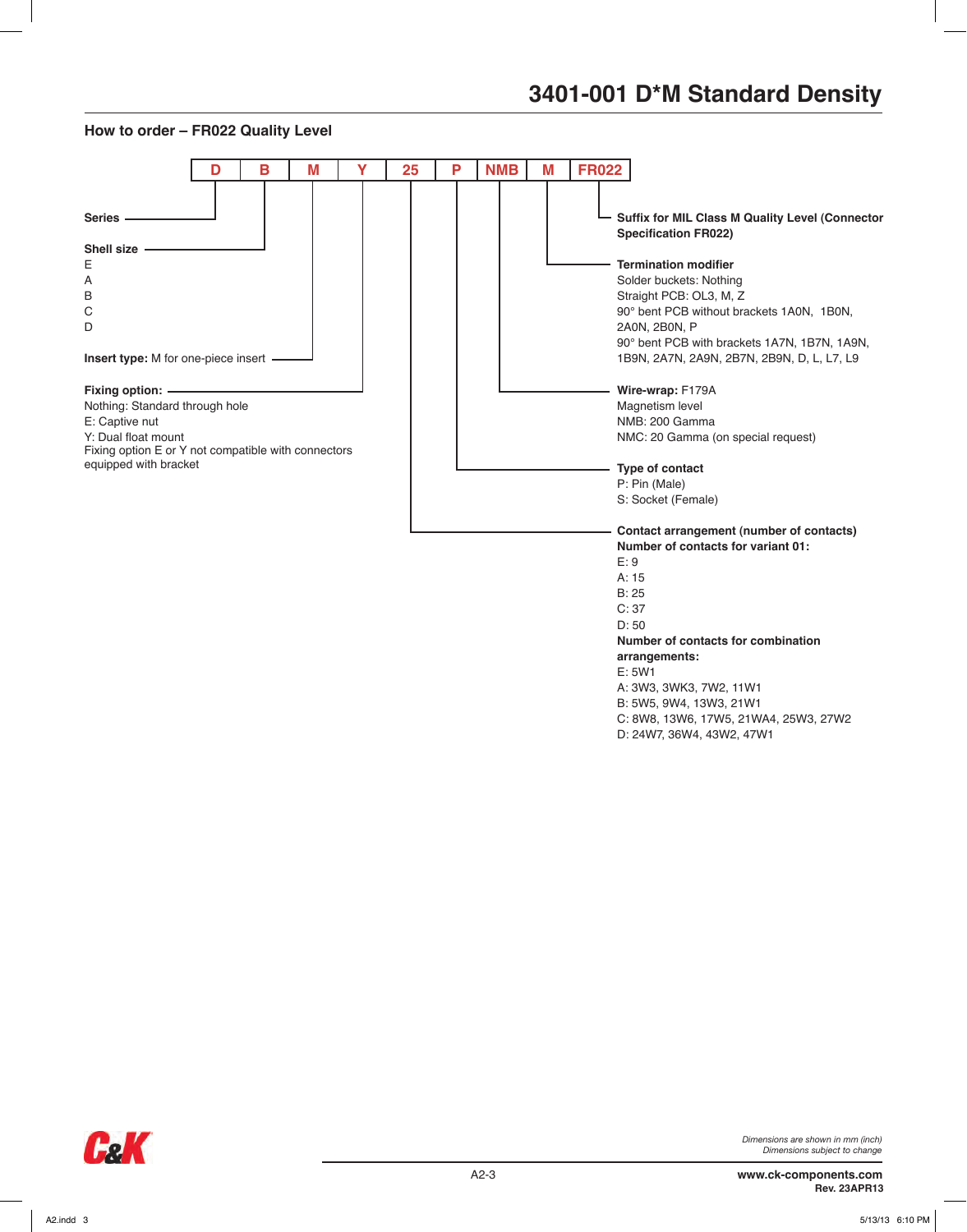# **3401-001 D\*M Standard Density**

#### **Specific Dimensions**



**Termination Types** Solder Bucket

Straight PCB Solder

90° Bent PCB Solder / Without Bracket / European Footprint 90° Bent PCB Solder / With Brackets / European Footprint 90° Bent PCB Solder / Without Brackets / U.S. Footprint 90° Bent PCB Solder / With Brackets / U.S. Footprint Wire-Wrap



Ø Z2: to accommodate a 0,99 (.039) / 1,04 (.041) diameter pin

| <b>Shell Size V max</b> |               | W <sub>1</sub> min<br>(Full pin diameter) | $W1$ max<br>(Full pin length) | $ØZ1$ min   | $ØZ1$ max   | $W2$ min<br>(Square ended pin) |
|-------------------------|---------------|-------------------------------------------|-------------------------------|-------------|-------------|--------------------------------|
| Е                       | $0,40$ (.016) | 4,47 (.176)                               | 5,33(.210)                    | 0.99(0.039) | 1.04(0.041) | 4,36 (.172)                    |
| $\mathsf{A}$            | $0,40$ (.016) | 4,47 (.176)                               | 5,33(.210)                    | 0.99(0.039) | 1.04(0.041) | 4,36 (.172)                    |
| B                       | 0,60(.024)    | 4,47 (.176)                               | 5,33(.210)                    | 0.99(0.039) | 1.04(0.041) | 4,36 (.172)                    |
| C                       | 0,60(.024)    | 4,47 (.176)                               | 5,33(.210)                    | 0.99(0.039) | 1,04(.041)  | 4,36 (.172)                    |
| D                       | $0,60$ (.024) | 4,47 (.176)                               | 5,33(.210)                    | 0.99(0.039) | 1.04(0.041) | 4,36 (.172)                    |

#### **Weights**

| <b>Shell Size</b> |             | <b>Weight (Grams)</b> |
|-------------------|-------------|-----------------------|
|                   | <b>Male</b> | <b>Female</b>         |
|                   | 4.5         | 5,0                   |
|                   | 5,5         | 7.0                   |
| B                 | 9,0         | 10.0                  |
|                   | 12.5        | 13,5                  |
|                   | 13.5        | 15,0                  |
|                   |             |                       |

\* For the weight of the contacts, refer to the tables on the following pages. For dual-float amount (Y) weight (if applicable), added 0,60 grams. For captive-nut, (E) weight (if applicable), added 0,65 grams.

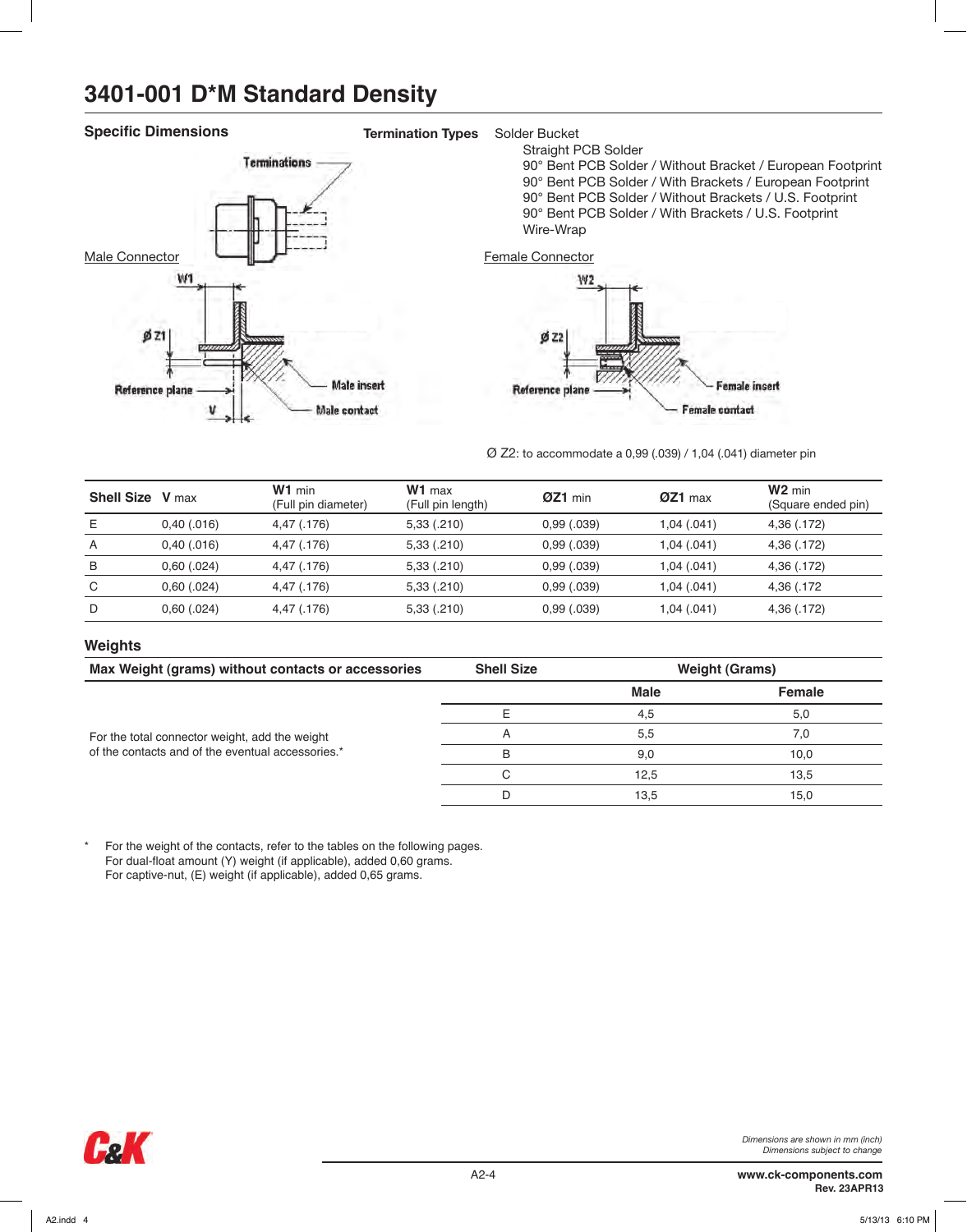#### **Solder Bucket Terminations:**

#### **Specific Dimensions**



| <b>Contacts</b> | <b>Shell Size</b> | $D \pm 0,60$ (.024) | <b>E</b> Typical | $\varnothing$ F + 0,05 (.002) / 0 | $G \pm 0.55$ (.022) | H min       | <b>Pitch</b> between contacts |
|-----------------|-------------------|---------------------|------------------|-----------------------------------|---------------------|-------------|-------------------------------|
| Male            | Е                 | 9,60 (.378)         | 2,84(.112)       | 1,10(.043)                        | 1,95 (.077)         | 2,40(.094)  | 2,74(0.108)                   |
|                 | A                 | 9,60 (.378)         | 2,84(.112)       | 1,10(.043)                        | 1,95 (.077)         | 2,40(.094)  | 2,74 (.108)                   |
|                 | B                 | 9,80 (.386)         | 2,84(.112)       | 1,10(.043)                        | 1,95 (.077)         | 2,40 (.094) | 2,76 (.109)                   |
|                 | С                 | 9,80 (.386)         | 2,84 (.112)      | 1,10(.043)                        | 1,95 (.077)         | 2,40(.094)  | 2,76 (.109)                   |
|                 | D                 | 9,80 (.386)         | $2,84$ (.112)    | 1,10(.043)                        | 1,95(.077)          | 2,40 (.094) | 2,76 (.109)                   |
| Female          | Ε                 | 9,60(.378)          | $2,84$ (.112)    | 1,10(.043)                        | 1,95 (.077)         | 2,40 (.094) | 2,74(0.108)                   |
|                 | Α                 | 9,60 (.378)         | 2,84 (.112)      | 1,10(.043)                        | 1,95 (.077)         | 2,40(.094)  | 2,74 (.108)                   |
|                 | В                 | 9,60 (.378)         | 2,84(.112)       | 1,10(.043)                        | 1,95 (.077)         | 2,40(.094)  | 2,76 (.109)                   |
|                 | С                 | 9,60 (.378)         | 2,84(.112)       | 1,10(.043)                        | 1,95 (.077)         | 2,40 (.094) | 2,76 (.109)                   |
|                 | D                 | 9,60(.378)          | $2,84$ (.112)    | 1,10(.043)                        | 1,95 (.077)         | 2,40(.094)  | 2,76 (.109)                   |

Termination Modifier: Nothing

#### **Weights**

|                                             | <b>Shell Size</b> | <b>Male Contact</b> | <b>Female Contact</b> |
|---------------------------------------------|-------------------|---------------------|-----------------------|
| Max Weight (grams) per contact              |                   | 0.19                | 0.22                  |
| Max Weight (grams) of all contacts per size | Ε                 | 1.71                | .98                   |
|                                             |                   | 2,85                | 3.30                  |
|                                             | B                 | 4.75                | 5.50                  |
|                                             |                   | 7.03                | 8.14                  |
|                                             |                   | 9.50                | 11.00                 |

#### **Recommended instruction for wire stripping:**

Cut wires to length and strip insulation per illustration. Check for broken or frayed wires**.**  Accepted wire sizes: insulated AWG20, AWG22, AWG24

#### Recommended wire trim length



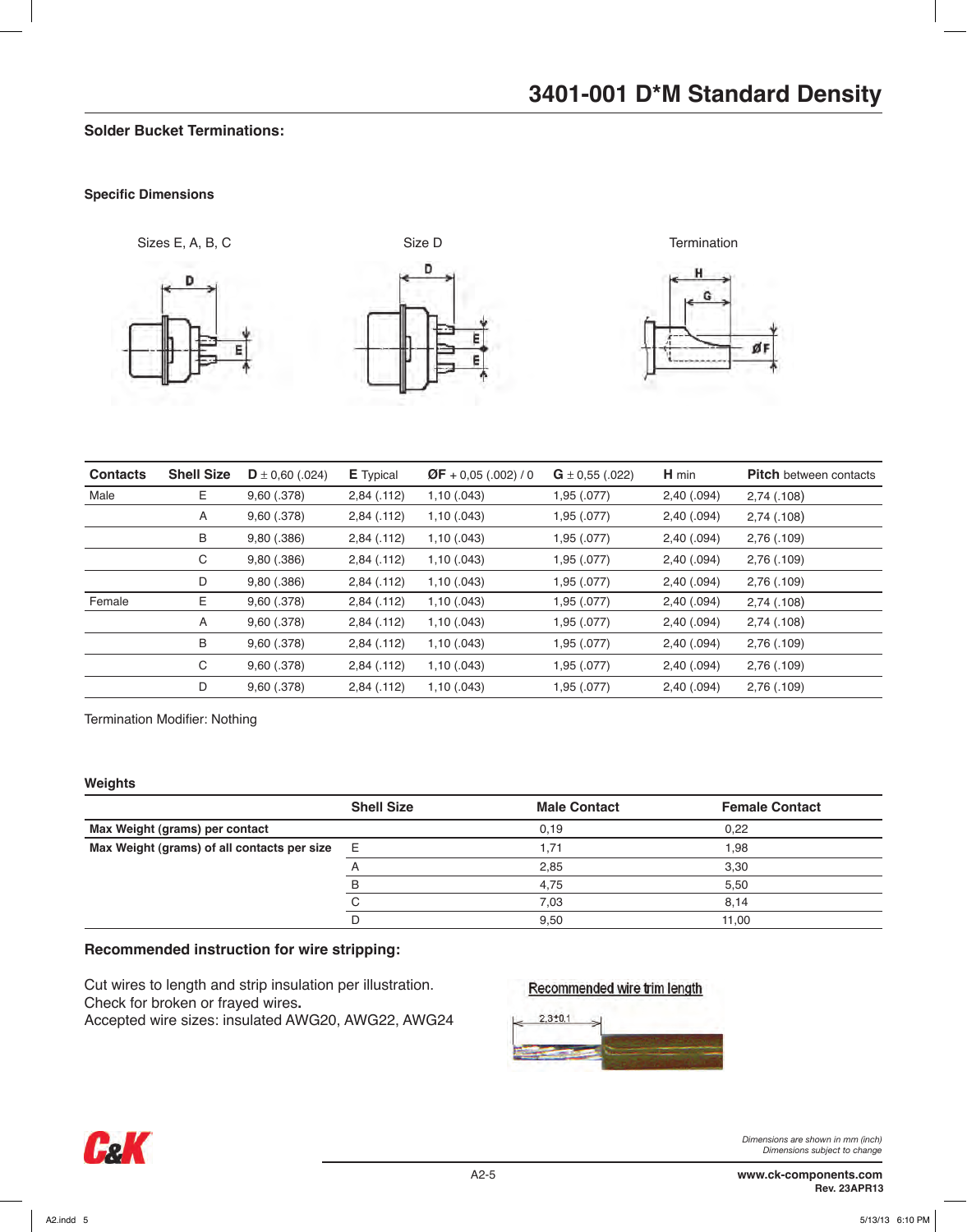#### **Cross References**

Solder bucket

#### **Standard**

| <b>Description ESA/ESCC</b> | <b>Part Number</b> |              |
|-----------------------------|--------------------|--------------|
| 340100101B                  | DEM 9P NMB         | C115371-5000 |
| 340100101B                  | DEM 9S NMB         | C115371-5001 |
| 340100101B                  | DAM 15P NMB        | C115371-5004 |
| 340100101B                  | DAM 15S NMB        | C115371-5005 |
| 340100101B                  | DBM 25P NMB        | C115371-5014 |
| 340100101B                  | DBM 25S NMB        | C115371-5015 |
| 340100101B                  | DCM 37P NMB        | C115371-5026 |
| 340100101B                  | DCM 37S NMB        | C115371-5027 |
| 340100101B                  | DDM 50P NMB        | C115371-5040 |
| 340100101B                  | DDM 50S NMB        | C115371-5041 |

| <b>Description ESA/ESCC</b> |             | <b>Part Number</b> | <b>Description FR022</b> | <b>Part Number</b> |
|-----------------------------|-------------|--------------------|--------------------------|--------------------|
| 340100101B                  | DEM 9P NMB  | C115371-5000       | DEM 9P NMB-FR022         | C115371-3000       |
| 340100101B                  | DEM 9S NMB  | C115371-5001       | DEM 9S NMB-FR022         | C115371-3001       |
| 340100101B                  | DAM 15P NMB | C115371-5004       | DAM 15P NMB-FR022        | C115371-3004       |
| 340100101B                  | DAM 15S NMB | C115371-5005       | DAM 15S NMB-FR022        | C115371-3005       |
| 340100101B                  | DBM 25P NMB | C115371-5014       | DBM 25P NMB-FR022        | C115371-3014       |
| 340100101B                  | DBM 25S NMB | C115371-5015       | DBM 25S NMB-FR022        | C115371-3015       |
| 340100101B                  | DCM 37P NMB | C115371-5026       | DCM 37P NMB-FR022        | C115371-3026       |
| 340100101B                  | DCM 37S NMB | C115371-5027       | DCM 37S NMB-FR022        | C115371-3027       |
| 340100101B                  | DDM 50P NMB | C115371-5040       | DDM 50P NMB-FR022        | C115371-3040       |
| 340100101B                  | DDM 50S NMB | C115371-5041       | DDM 50S NMB-FR022        | C115371-3041       |

\*FR023 under request only

#### **Option Y**

| <b>Description ESA/ESCC</b> |              | <b>Part Number</b> | <b>Description FR022</b> | <b>Part Number</b> |  |
|-----------------------------|--------------|--------------------|--------------------------|--------------------|--|
| 340100101B                  | DEMY 9P NMB  | C115371-5050       | DEMY 9P NMB-FR022        | C115371-3050       |  |
| 340100101B                  | DEMY 9S NMB  | C115371-5051       | DEMY 9S NMB-FR022        | C115371-3051       |  |
| 340100101B                  | DAMY 15P NMB | C115371-5054       | DAMY 15P NMB-FR022       | C115371-3054       |  |
| 340100101B                  | DAMY 15S NMB | C115371-5055       | DAMY 15S NMB-FR022       | C115371-3055       |  |
| 340100101B                  | DBMY 25P NMB | C115371-5064       | DBMY 25P NMB-FR022       | C115371-3064       |  |
| 340100101B                  | DBMY 25S NMB | C115371-5065       | DBMY 25S NMB-FR022       | C115371-3065       |  |
| 340100101B                  | DCMY 37P NMB | C115371-5076       | DCMY 37P NMB-FR022       | C115371-3076       |  |
| 340100101B                  | DCMY 37S NMB | C115371-5077       | DCMY 37S NMB-FR022       | C115371-3077       |  |
| 340100101B                  | DDMY 50P NMB | C115371-5090       | DDMY 50P NMB-FR022       | C115371-3090       |  |
| 340100101B                  | DDMY 50S NMB | C115371-5091       | DDMY 50S NMB-FR022       | C115371-3091       |  |
|                             |              |                    |                          |                    |  |

| <b>Description ESA/ESCC</b> |              | <b>Part Number</b> | <b>Description FR022</b> | <b>Part Number</b> |
|-----------------------------|--------------|--------------------|--------------------------|--------------------|
| 340100101B                  | DEMY 9P NMB  | C115371-5050       | DEMY 9P NMB-FR022        | C115371-3050       |
| 340100101B                  | DEMY 9S NMB  | C115371-5051       | DEMY 9S NMB-FR022        | C115371-3051       |
| 340100101B                  | DAMY 15P NMB | C115371-5054       | DAMY 15P NMB-FR022       | C115371-3054       |
| 340100101B                  | DAMY 15S NMB | C115371-5055       | DAMY 15S NMB-FR022       | C115371-3055       |
| 340100101B                  | DBMY 25P NMB | C115371-5064       | DBMY 25P NMB-FR022       | C115371-3064       |
| 340100101B                  | DBMY 25S NMB | C115371-5065       | DBMY 25S NMB-FR022       | C115371-3065       |
| 340100101B                  | DCMY 37P NMB | C115371-5076       | DCMY 37P NMB-FR022       | C115371-3076       |
| 340100101B                  | DCMY 37S NMB | C115371-5077       | DCMY 37S NMB-FR022       | C115371-3077       |
| 340100101B                  | DDMY 50P NMB | C115371-5090       | DDMY 50P NMB-FR022       | C115371-3090       |
| 340100101B                  | DDMY 50S NMB | C115371-5091       | DDMY 50S NMB-FR022       | C115371-3091       |

\*FR023 under request only

#### **Option E**

| <b>Description ESA/ESCC</b> | <b>Part Number</b> |              |
|-----------------------------|--------------------|--------------|
| 340100101B                  | DEME 9P NMB        | C115371-5100 |
| 340100101B                  | DEME 9S NMB        | C115371-5101 |
| 340100101B                  | DAME 15P NMB       | C115371-5104 |
| 340100101B                  | DAME 15S NMB       | C115371-5105 |
| 340100101B                  | DBME 25P NMB       | C115371-5114 |
| 340100101B                  | DBME 25S NMB       | C115371-5115 |
| 340100101B                  | DCMF 37P NMB       | C115371-5126 |
| 340100101B                  | DCME 37S NMB       | C115371-5127 |
| 340100101B                  | DDME 50P NMB       | C115371-5140 |
| 340100101B                  | DDME 50S NMB       | C115371-5141 |

| <b>Description ESA/ESCC</b> |              | <b>Part Number</b> | <b>Description FR022</b> | <b>Part Number</b> |
|-----------------------------|--------------|--------------------|--------------------------|--------------------|
| 340100101B                  | DEME 9P NMB  | C115371-5100       | DEME 9P NMB-FR022        | C115371-3100       |
| 340100101B                  | DEME 9S NMB  | C115371-5101       | DEME 9S NMB-FR022        | C115371-3101       |
| 340100101B                  | DAME 15P NMB | C115371-5104       | DAME 15P NMB-FR022       | C115371-3104       |
| 340100101B                  | DAME 15S NMB | C115371-5105       | DAME 15S NMB-FR022       | C115371-3105       |
| 340100101B                  | DBME 25P NMB | C115371-5114       | DBME 25P NMB-FR022       | C115371-3114       |
| 340100101B                  | DBME 25S NMB | C115371-5115       | DBME 25S NMB-FR022       | C115371-3115       |
| 340100101B                  | DCME 37P NMB | C115371-5126       | DCME 37P NMB-FR022       | C115371-3126       |
| 340100101B                  | DCME 37S NMB | C115371-5127       | DCME 37S NMB-FR022       | C115371-3127       |
| 340100101B                  | DDME 50P NMB | C115371-5140       | DDME 50P NMB-FR022       | C115371-3140       |
| 340100101B                  | DDME 50S NMB | C115371-5141       | DDME 50S NMB-FR022       | C115371-3141       |

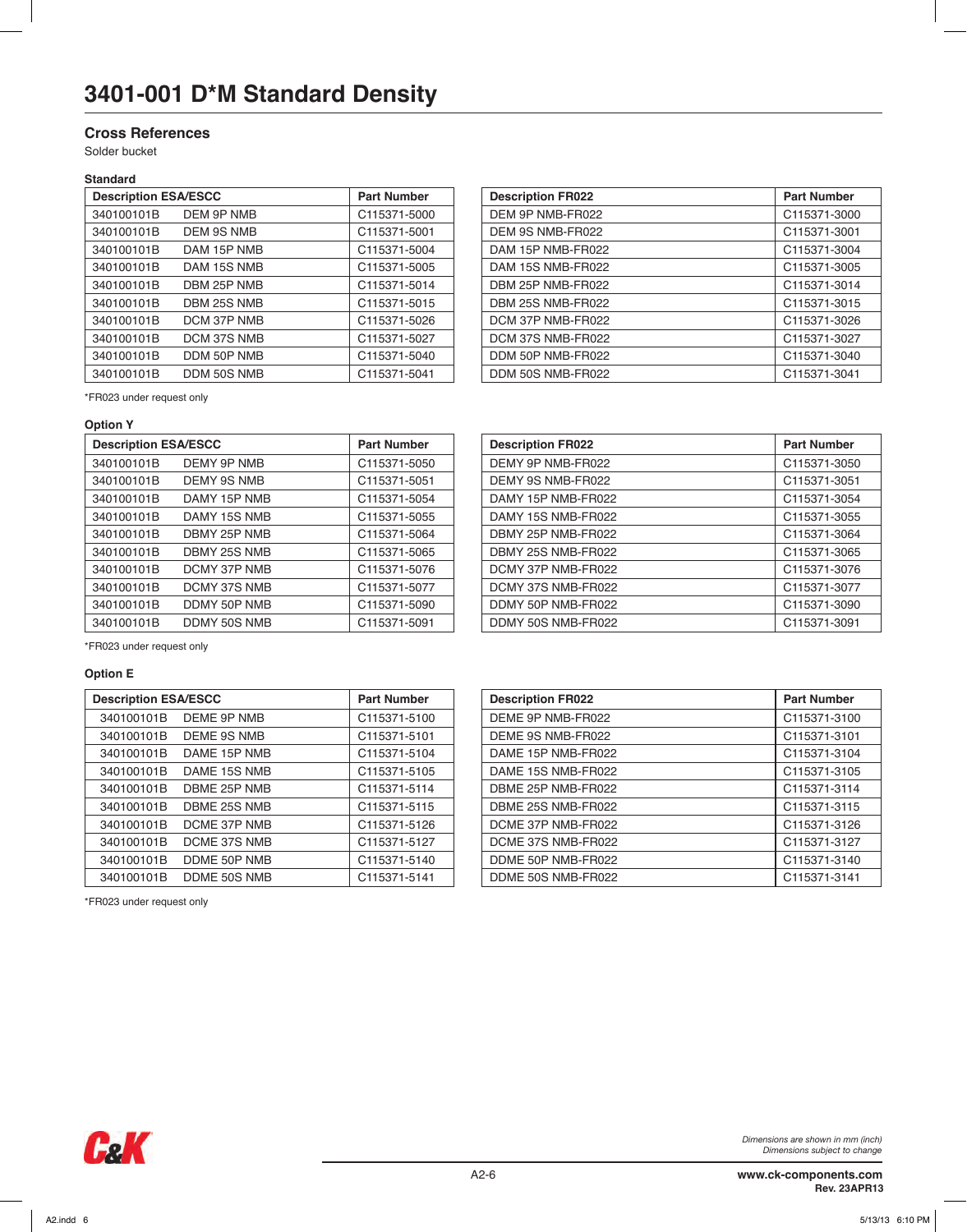### **Straight PCB solder Terminations type OL3, M, Z**

#### **Specific Dimensions**





| Termination<br>Modifier | ØF<br>± 0,05(.002) | G<br>$\pm$ 0.20 (.008) |
|-------------------------|--------------------|------------------------|
| OL 3                    | 0,60(.024)         | 4, 15 (.163)           |
| M*                      | 0,76(.030)         | 3,65(.144)             |
|                         | 0,76(.030)         | 4,65 (.183)            |
|                         |                    |                        |

\* Available only on FR022/FR023

L.

 $\overline{a}$ 

| <b>Contacts</b> | <b>Shell Size</b> | <b>D</b> min | <b>D</b> max | <b>E</b> Typical | <b>Pitch</b> between contacts |
|-----------------|-------------------|--------------|--------------|------------------|-------------------------------|
| Male            | Е                 | 10,00 (.394) | 11,20(.441)  | 2,84(.112)       | 2,74 (.108)                   |
|                 | Α                 | 10,00 (.394) | 11,20 (.441) | 2,84(.112)       | 2,74 (.108)                   |
|                 | В                 | 10,20 (.402) | 11,40 (.449) | 2,84(.112)       | 2,76 (.109)                   |
|                 | С                 | 10,20 (.402) | 11,40 (.449) | 2,84(.112)       | 2,76 (.109)                   |
|                 | D                 | 10,20 (.402) | 11,40 (.449) | $2,84$ (.112)    | 2,76 (.109)                   |
| Female          | Е                 | 10,00 (.394) | 11,20(.441)  | 2,84(.112)       | 2,74 (.108)                   |
|                 | Α                 | 10,00 (.394) | 11,20(.441)  | 2,84(.112)       | 2,74 (.108)                   |
|                 | B                 | 10,00 (.394) | 11,20(.441)  | 2,84(.112)       | 2,76 (.109)                   |
|                 | С                 | 10,00 (.394) | 11,20 (.441) | 2,84(.112)       | 2,76 (.109)                   |
|                 | D                 | 10,00 (.394) | 11,20 (.441) | 2,84(.112)       | 2,76 (.109)                   |

Termination Modifier: OL3, M, Z For other termination modifier, consult factory

|                                             | <b>Shell Size</b> | <b>Male Contact</b> | <b>Female Contact</b> |
|---------------------------------------------|-------------------|---------------------|-----------------------|
| Max Weight (grams) per contact              |                   | 0.17                | 0,20                  |
| Max Weight (grams) of all contacts per size | E                 | 1,53                | 1,80                  |
|                                             |                   | 2.55                | 3.00                  |
|                                             | В                 | 4,25                | 5,00                  |
|                                             |                   | 6,29                | 7.40                  |
|                                             |                   | 8,50                | 10.00                 |

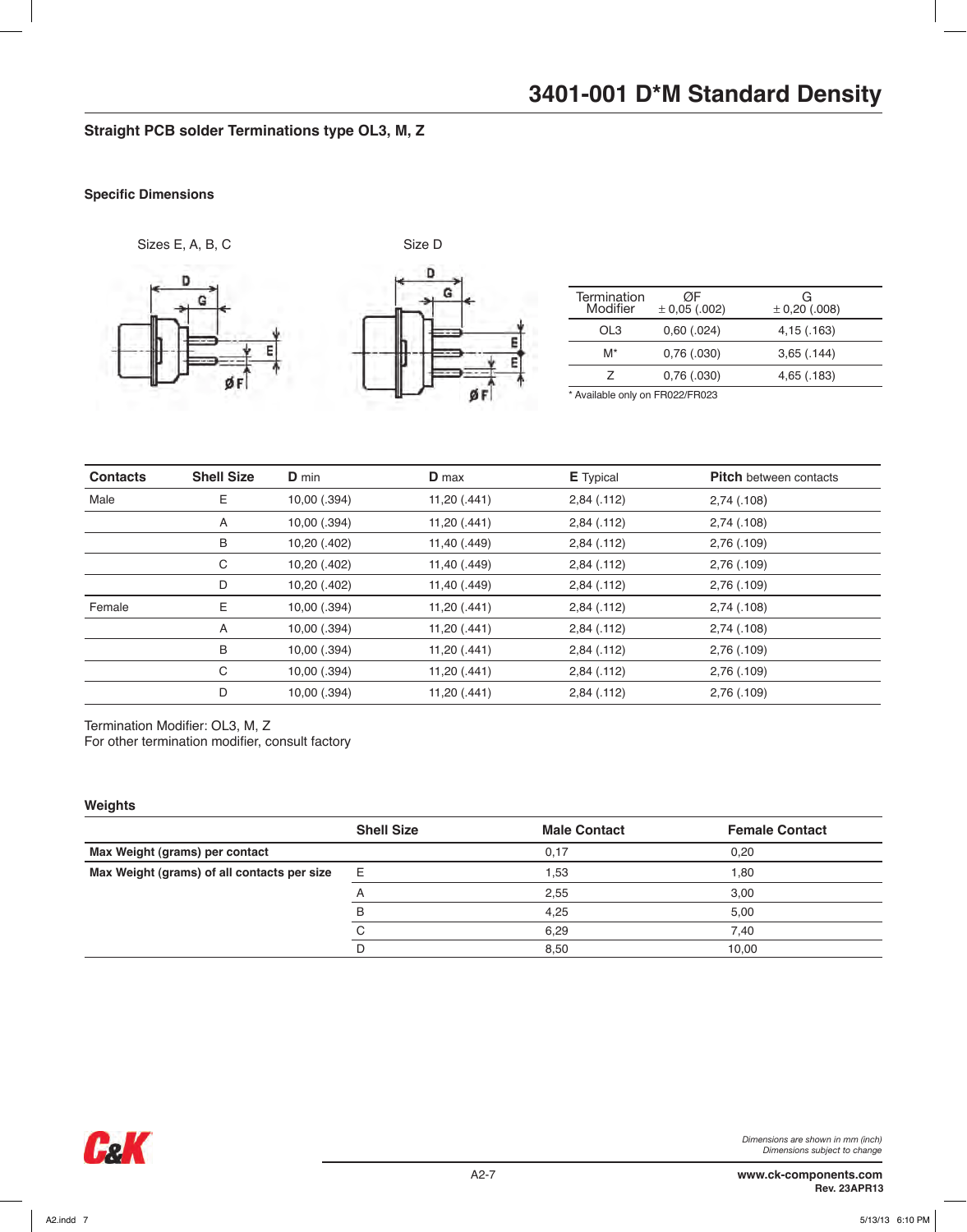#### **Cross References**

Solder bucket

#### **Standard**

|            | <b>Description ESA/ESCC</b> |              |  |  |
|------------|-----------------------------|--------------|--|--|
| 340100101B | DEM 9P NMB OL3              | C115371-5150 |  |  |
| 340100101B | DEM 9S NMB OL3              | C115371-5151 |  |  |
| 340100101B | DAM 15P NMB OL3             | C115371-5154 |  |  |
| 340100101B | DAM 15S NMB OL3             | C115371-5155 |  |  |
| 340100101B | DBM 25P NMB OL3             | C115371-5160 |  |  |
| 340100101B | DBM 25S NMB OL3             | C115371-5161 |  |  |
| 340100101B | DCM 37P NMB OL3             | C115371-5170 |  |  |
| 340100101B | DCM 37S NMB OL3             | C115371-5171 |  |  |
| 340100101B | DDM 50P NMB OL3             | C115371-5182 |  |  |
| 340100101B | DDM 50S NMB OL3             | C115371-5183 |  |  |
| 340100101B | DEM 9P NMB Z                | C115371-5300 |  |  |
| 340100101B | DEM 9S NMB Z                | C115371-5301 |  |  |
| 340100101B | DAM 15P NMB Z               | C115371-5304 |  |  |
| 340100101B | DAM 15S NMB Z               | C115371-5305 |  |  |
| 340100101B | DBM 25P NMB Z               | C115371-5310 |  |  |
| 340100101B | DBM 25S NMB Z               | C115371-5311 |  |  |
| 340100101B | DCM 37P NMB Z               | C115371-5320 |  |  |
| 340100101B | DCM 37S NMB Z               | C115371-5321 |  |  |
| 340100101B | DDM 50P NMB Z               | C115371-5332 |  |  |
| 340100101B | DDM 50S NMB Z               | C115371-5333 |  |  |

| <b>Description ESA/ESCC</b> |                 | <b>Part Number</b> | <b>Description FR022</b> | <b>Part Number</b> |
|-----------------------------|-----------------|--------------------|--------------------------|--------------------|
| 340100101B                  | DEM 9P NMB OL3  | C115371-5150       | DEM 9P NMB OL3-FR022     | C115371-3150       |
| 340100101B                  | DEM 9S NMB OL3  | C115371-5151       | DEM 9S NMB OL3-FR022     | C115371-3151       |
| 340100101B                  | DAM 15P NMB OL3 | C115371-5154       | DAM 15P NMB OL3-FR022    | C115371-3154       |
| 340100101B                  | DAM 15S NMB OL3 | C115371-5155       | DAM 15S NMB OL3-FR022    | C115371-3155       |
| 340100101B                  | DBM 25P NMB OL3 | C115371-5160       | DBM 25P NMB OL3-FR022    | C115371-3160       |
| 340100101B                  | DBM 25S NMB OL3 | C115371-5161       | DBM 25S NMB OL3-FR022    | C115371-3161       |
| 340100101B                  | DCM 37P NMB OL3 | C115371-5170       | DCM 37P NMB OL3-FR022    | C115371-3170       |
| 340100101B                  | DCM 37S NMB OL3 | C115371-5171       | DCM 37S NMB OL3-FR022    | C115371-3171       |
| 340100101B                  | DDM 50P NMB OL3 | C115371-5182       | DDM 50P NMB OL3-FR022    | C115371-3182       |
| 340100101B                  | DDM 50S NMB OL3 | C115371-5183       | DDM 50S NMB OL3-FR022    | C115371-3183       |
| 340100101B                  | DEM 9P NMB Z    | C115371-5300       | DEM 9P NMBZ-FR022        | C115371-3300       |
| 340100101B                  | DEM 9S NMB Z    | C115371-5301       | DEM 9S NMBZ-FR022        | C115371-3301       |
| 340100101B                  | DAM 15P NMB Z   | C115371-5304       | DAM 15P NMBZ-FR022       | 115371-3304        |
| 340100101B                  | DAM 15S NMB Z   | C115371-5305       | DAM 15S NMBZ-FR022       | 115371-3305        |
| 340100101B                  | DBM 25P NMB Z   | C115371-5310       | DBM 25P NMBZ-FR022       | 115371-3310        |
| 340100101B                  | DBM 25S NMB Z   | C115371-5311       | DBM 25S NMBZ-FR022       | 115371-3311        |
| 340100101B                  | DCM 37P NMB Z   | C115371-5320       | DCM 37P NMBZ-FR022       | 115371-3320        |
| 340100101B                  | DCM 37S NMB Z   | C115371-5321       | DCM 37S NMBZ-FR022       | 115371-3321        |
| 340100101B                  | DDM 50P NMB Z   | C115371-5332       | DDM 50P NMBZ-FR022       | 115371-3332        |
| 340100101B                  | DDM 50S NMB Z   | C115371-5333       | DDM 50S NMBZ-FR022       | 115371-3333        |

\*FR023 under request only

#### **Option Y**

| <b>Description ESA/ESCC</b> |                  | <b>Part Number</b> | <b>Description FR022</b> | <b>Part Number</b> |
|-----------------------------|------------------|--------------------|--------------------------|--------------------|
| 340100101B                  | DEMY 9P NMB OL3  | C115371-5200       | DEMY 9P NMB OL3-FR022    | C115371-3200       |
| 340100101B                  | DEMY 9S NMB OL3  | C115371-5201       | DEMY 9S NMB OL3-FR022    | C115371-3201       |
| 340100101B                  | DAMY 15P NMB OL3 | C115371-5204       | DAMY 15P NMB OL3-FR022   | C115371-3204       |
| 340100101B                  | DAMY 15S NMB OL3 | C115371-5205       | DAMY 15S NMB OL3-FR022   | C115371-3205       |
| 340100101B                  | DBMY 25P NMB OL3 | C115371-5210       | DBMY 25P NMB OL3-FR022   | C115371-3210       |
| 340100101B                  | DBMY 25S NMB OL3 | C115371-5211       | DBMY 25S NMB OL3-FR022   | C115371-3211       |
| 340100101B                  | DCMY 37P NMB OL3 | C115371-5220       | DCMY 37P NMB OL3-FR022   | C115371-3220       |
| 340100101B                  | DCMY 37S NMB OL3 | C115371-5221       | DCMY 37S NMB OL3-FR022   | C115371-3221       |
| 340100101B                  | DDMY 50P NMB OL3 | C115371-5232       | DDMY 50P NMB OL3-FR022   | C115371-3232       |
| 340100101B                  | DDMY 50S NMB OL3 | C115371-5233       | DDMY 50S NMB OL3-FR022   | C115371-3233       |
| 340100101B                  | DEMY 9P NMB Z    | C115371-5350       | DEMY 9P NMBZ-FR022       | C115371-3350       |
| 340100101B                  | DEMY 9S NMB Z    | C115371-5351       | DEMY 9S NMBZ-FR022       | C115371-3351       |
| 340100101B                  | DAMY 15P NMB Z   | C115371-5354       | DAMY 15P NMBZ-FR022      | C115371-3354       |
| 340100101B                  | DAMY 15S NMB Z   | C115371-5355       | DAMY 15S NMBZ-FR022      | C115371-3355       |
| 340100101B                  | DBMY 25P NMB Z   | C115371-5360       | DBMY 25P NMBZ-FR022      | C115371-3360       |
| 340100101B                  | DBMY 25S NMB Z   | C115371-5361       | DBMY 25S NMBZ-FR022      | C115371-3361       |
| 340100101B                  | DCMY 37P NMB Z   | C115371-5370       | DCMY 37P NMBZ-FR022      | C115371-3370       |
| 340100101B                  | DCMY 37S NMB Z   | C115371-5371       | DCMY 37S NMBZ-FR022      | C115371-3371       |
| 340100101B                  | DDMY 50P NMB Z   | C115371-5382       | DDMY 50P NMBZ-FR022      | C115371-3382       |
| 340100101B                  | DDMY 50S NMB Z   | C115371-5383       | DDMY 50S NMBZ-FR022      | C115371-3383       |

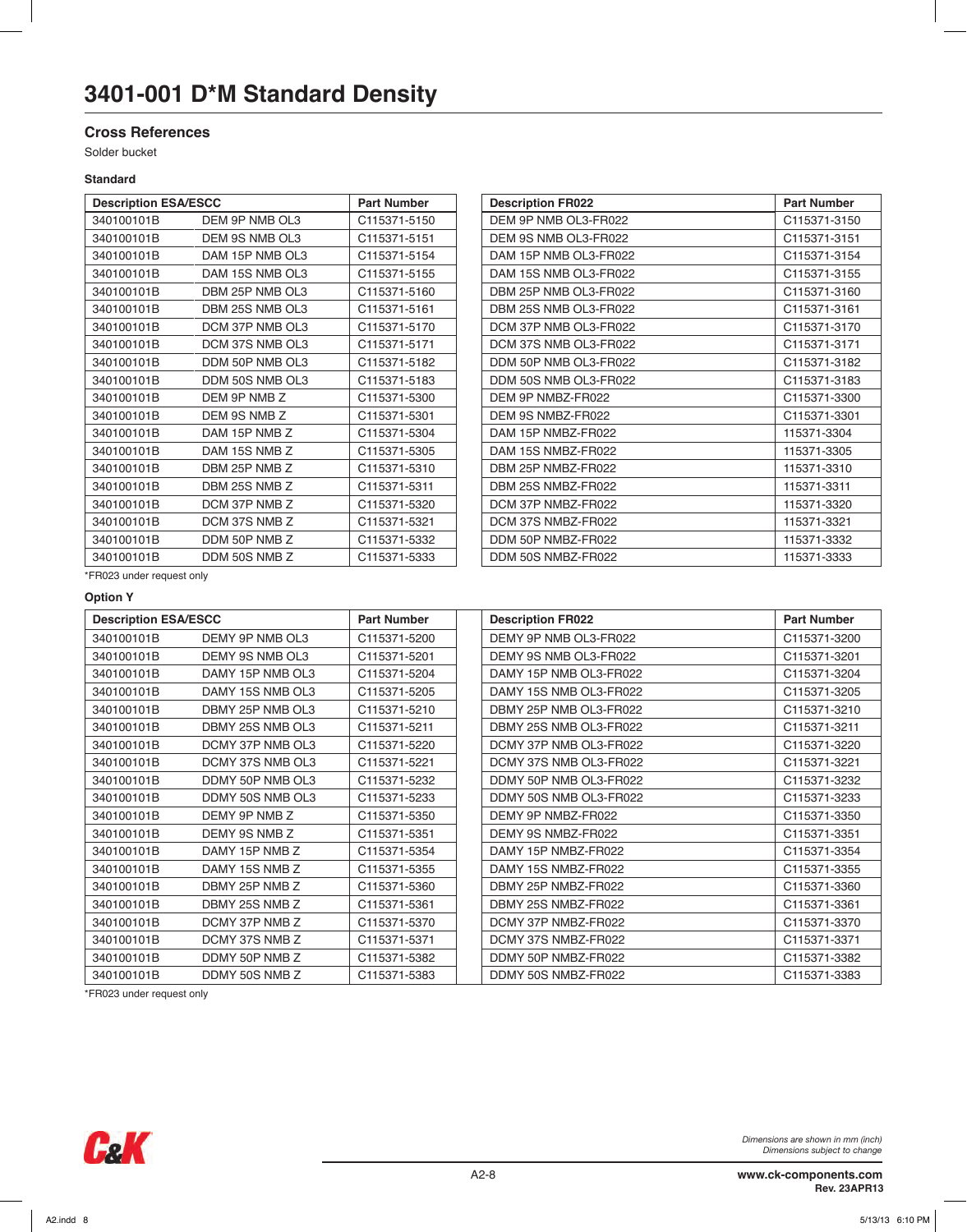#### **Option E**

|            | <b>Description ESA/ESCC</b> |              |  |  |  |  |
|------------|-----------------------------|--------------|--|--|--|--|
| 340100101B | DEME 9P NMB OL3             | C115371-5250 |  |  |  |  |
| 340100101B | DEME 9S NMB OL3             | C115371-5251 |  |  |  |  |
| 340100101B | DAME 15P NMB OL3            | C115371-5254 |  |  |  |  |
| 340100101B | DAME 15S NMB OL3            | C115371-5255 |  |  |  |  |
| 340100101B | DBME 25P NMB OL3            | C115371-5260 |  |  |  |  |
| 340100101B | DBME 25S NMB OL3            | C115371-5261 |  |  |  |  |
| 340100101B | DCME 37P NMB OL3            | C115371-5270 |  |  |  |  |
| 340100101B | DCME 37S NMB OL3            | C115371-5271 |  |  |  |  |
| 340100101B | DDME 50P NMB OL3            | C115371-5282 |  |  |  |  |
| 340100101B | DDME 50S NMB OL3            | C115371-5283 |  |  |  |  |
| 340100101B | DEME 9P NMB Z               | C115371-5400 |  |  |  |  |
| 340100101B | DEME 9S NMB Z               | C115371-5401 |  |  |  |  |
| 340100101B | DAME 15P NMB Z              | C115371-5404 |  |  |  |  |
| 340100101B | DAME 15S NMB Z              | C115371-5405 |  |  |  |  |
| 340100101B | DBME 25P NMB Z              | C115371-5410 |  |  |  |  |
| 340100101B | DBME 25S NMB Z              | C115371-5411 |  |  |  |  |
| 340100101B | DCME 37P NMB Z              | C115371-5420 |  |  |  |  |
| 340100101B | DCME 37S NMB Z              | C115371-5421 |  |  |  |  |
| 340100101B | DDME 50P NMB Z              | C115371-5432 |  |  |  |  |
| 340100101B | DDME 50S NMB Z              | C115371-5433 |  |  |  |  |

| <b>Description ESA/ESCC</b> |                  | <b>Part Number</b> | <b>Description FR022</b> | <b>Part Number</b> |
|-----------------------------|------------------|--------------------|--------------------------|--------------------|
| 340100101B                  | DEME 9P NMB OL3  | C115371-5250       | DEME 9P NMB OL3-FR022    | C115371-3250       |
| 340100101B                  | DEME 9S NMB OL3  | C115371-5251       | DEME 9S NMB OL3-FR022    | C115371-3251       |
| 340100101B                  | DAME 15P NMB OL3 | C115371-5254       | DAME 15P NMB OL3-FR022   | C115371-3254       |
| 340100101B                  | DAME 15S NMB OL3 | C115371-5255       | DAME 15S NMB OL3-FR022   | C115371-3255       |
| 340100101B                  | DBME 25P NMB OL3 | C115371-5260       | DBME 25P NMB OL3-FR022   | C115371-3260       |
| 340100101B                  | DBME 25S NMB OL3 | C115371-5261       | DBME 25S NMB OL3-FR022   | C115371-3261       |
| 340100101B                  | DCME 37P NMB OL3 | C115371-5270       | DCME 37P NMB OL3-FR022   | C115371-3270       |
| 340100101B                  | DCME 37S NMB OL3 | C115371-5271       | DCME 37S NMB OL3-FR022   | C115371-3271       |
| 340100101B                  | DDME 50P NMB OL3 | C115371-5282       | DDME 50P NMB OL3-FR022   | C115371-3282       |
| 340100101B                  | DDME 50S NMB OL3 | C115371-5283       | DDME 50S NMB OL3-FR022   | C115371-3283       |
| 340100101B                  | DEME 9P NMB Z    | C115371-5400       | DEME 9P NMBZ-FR022       | C115371-3400       |
| 340100101B                  | DEME 9S NMB Z    | C115371-5401       | DEME 9S NMBZ-FR022       | C115371-3401       |
| 340100101B                  | DAME 15P NMB Z   | C115371-5404       | DAME 15P NMBZ-FR022      | C115371-3404       |
| 340100101B                  | DAME 15S NMB Z   | C115371-5405       | DAME 15S NMBZ-FR022      | C115371-3405       |
| 340100101B                  | DBME 25P NMB Z   | C115371-5410       | DBME 25P NMBZ-FR022      | C115371-3410       |
| 340100101B                  | DBME 25S NMB Z   | C115371-5411       | DBME 25S NMBZ-FR022      | C115371-3411       |
| 340100101B                  | DCME 37P NMB Z   | C115371-5420       | DCME 37P NMBZ-FR022      | C115371-3420       |
| 340100101B                  | DCME 37S NMB Z   | C115371-5421       | DCME 37S NMBZ-FR022      | C115371-3421       |
| 340100101B                  | DDME 50P NMB Z   | C115371-5432       | DDME 50P NMBZ-FR022      | C115371-3432       |
| 340100101B                  | DDME 50S NMB Z   | C115371-5433       | DDME 50S NMBZ-FR022      | C115371-3433       |
|                             |                  |                    |                          |                    |

\*FR023 under request only

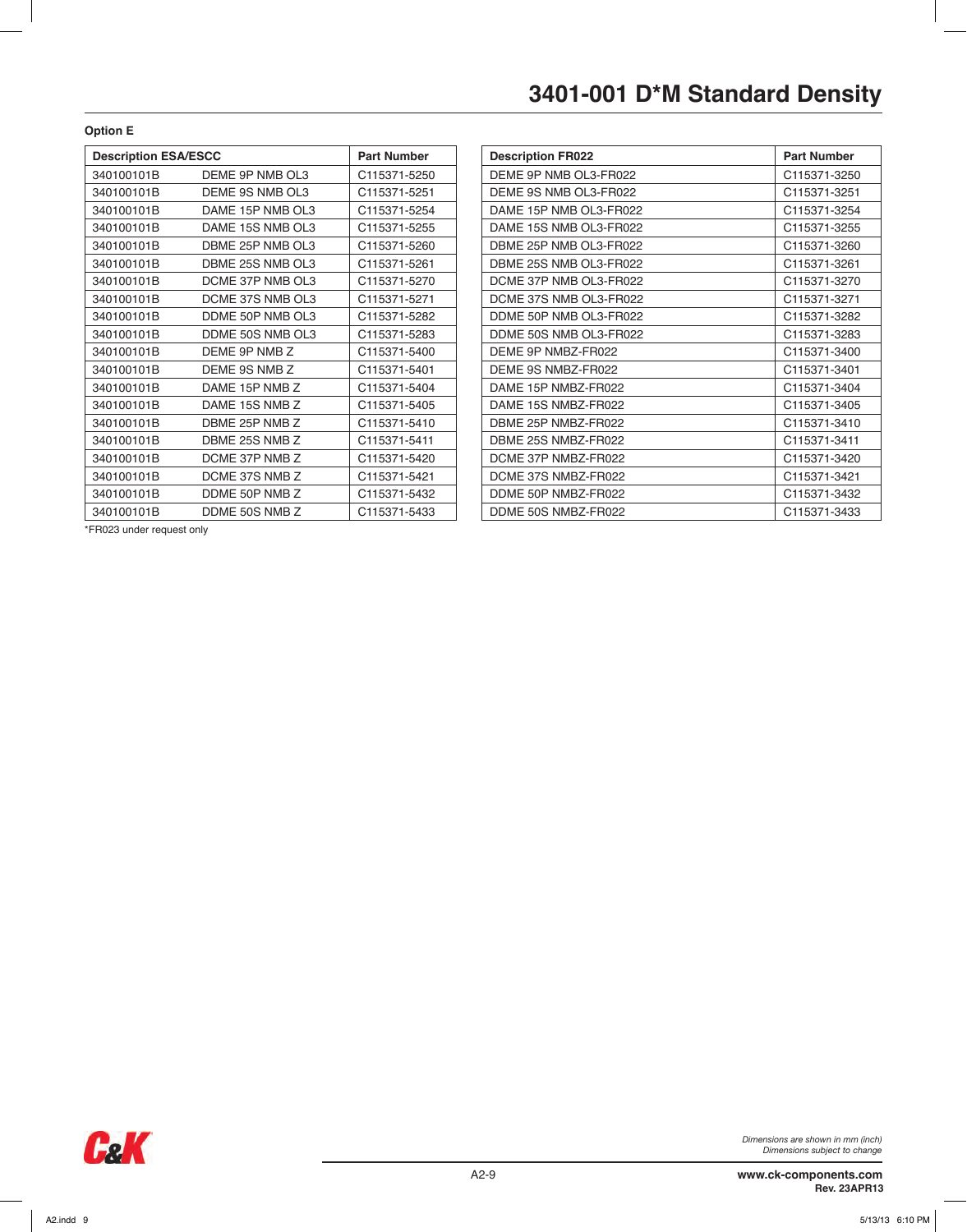#### **90° Bent PCB solder Terminations / Without Brackets / US Footprint type P.**

#### **Specific Dimensions**

Sizes E, A, B, C Size D







**Termination Modifier** ØF ± 0,05 (.002) E Typical P 0,76 (.030) 2,84 (.112)

| <b>Contacts</b> | <b>Shell Size</b> | D min       | <b>D</b> max | $G \pm 0.37$ (.015) | <b>Pitch</b> between contacts |
|-----------------|-------------------|-------------|--------------|---------------------|-------------------------------|
| Male            | Е                 | 6,94(.273)  | 7,44 (.293)  | 4,33 (.170)         | 2,74 (.108)                   |
|                 | A                 | 6,94(.273)  | 7,44 (.293)  | 4,33 (.170)         | 2,74 (.108)                   |
|                 | B                 | 6,94(.273)  | 7,44 (.293)  | 4,33 (.170)         | 2,76 (.109)                   |
|                 | C                 | 6,94(.273)  | 7,44 (.293)  | 4,33 (.170)         | 2,76 (.109)                   |
|                 | D                 | 6,94 (.273) | 7,44 (.293)  | 4,33 (.170)         | 2,76 (.109)                   |
| Female          | Е                 | 6,94(.273)  | 7,44 (.293)  | 4,33 (.170)         | 2,74 (.108)                   |
|                 | A                 | 6,94(.273)  | 7,44 (.293)  | 4,33 (.170)         | 2,74 (.108)                   |
|                 | B                 | 6,94(.273)  | 7,44 (.293)  | 4,33 (.170)         | 2,76 (.109)                   |
|                 | С                 | 6,94(.273)  | 7,44 (.293)  | 4,33 (.170)         | 2,76 (.109)                   |
|                 | D                 | 6,94(.273)  | 7,44 (.293)  | 4,33 (.170)         | 2,76 (.109)                   |

Termination Modifier: P

For other termination modifier, consult factory

|                                             | <b>Shell Size</b> | <b>Male Contact</b> | <b>Female Contact</b> |
|---------------------------------------------|-------------------|---------------------|-----------------------|
| Max Weight (grams) per contact              |                   | 0,22/0,26/0,30      | 0,27/0,32/0,35        |
| Max Weight (grams) of all contacts per size | F                 | 2.18                | 2,68                  |
|                                             | A                 | 3,62                | 4.45                  |
|                                             | B                 | 6.02                | 7.40                  |
|                                             | C                 | 8.90                | 10.94                 |
|                                             | D                 | 13.00               | 15.66                 |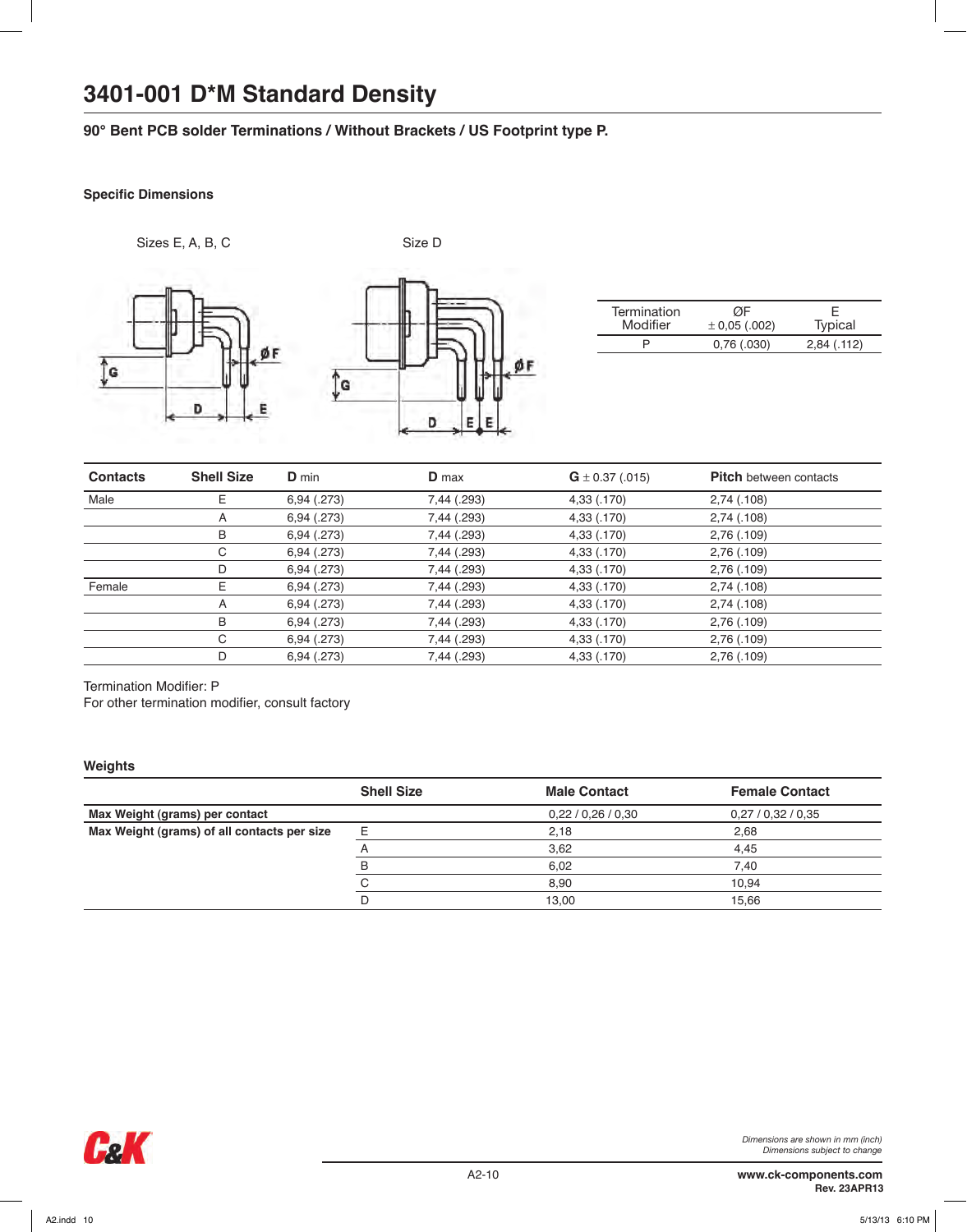#### **Cross References**

90° bent PCB (without brackets)

#### **Standard**

| <b>Description ESA/ESCC</b> |               | <b>Part Number</b>       |
|-----------------------------|---------------|--------------------------|
| 340100101B                  | DEM 9P NMB P  | C115331-9016             |
| 340100101B                  | DEM 9S NMB P  | C115331-9017             |
| 340100101B                  | DAM 15P NMB P | C115371-9020             |
| 340100101B                  | DAM 15S NMB P | C115371-9021             |
| 340100101B                  | DBM 25P NMB P | C115371-9026             |
| 340100101B                  | DBM 25S NMB P | C <sub>115371-9027</sub> |
| 340100101B                  | DCM 37P NMB P | C115371-9036             |
| 340100101B                  | DCM 37S NMB P | C115371-9037             |
| 340100101B                  | DDM 50P NMB P | C115371-9048             |
| 340100101B                  | DDM 50S NMB P | C115371-9049             |

| <b>Description ESA/ESCC</b> |               | <b>Part Number</b> | <b>Description FR022</b> | <b>Part Number</b> |
|-----------------------------|---------------|--------------------|--------------------------|--------------------|
| 340100101B                  | DEM 9P NMB P  | C115331-9016       | DEM 9P NMBP-FR022        | C115371-0000       |
| 340100101B                  | DEM 9S NMB P  | C115331-9017       | DEM 9S NMBP-FR022        | C115371-0001       |
| 340100101B                  | DAM 15P NMB P | C115371-9020       | DAM 15P NMBP-FR022       | C115371-0004       |
| 340100101B                  | DAM 15S NMB P | C115371-9021       | DAM 15S NMBP-FR022       | C115371-0005       |
| 340100101B                  | DBM 25P NMB P | C115371-9026       | DBM 25P NMBP-FR022       | C115371-0010       |
| 340100101B                  | DBM 25S NMB P | C115371-9027       | DBM 25S NMBP-FR022       | C115371-0011       |
| 340100101B                  | DCM 37P NMB P | C115371-9036       | DCM 37P NMBP-FR022       | C115371-0020       |
| 340100101B                  | DCM 37S NMB P | C115371-9037       | DCM 37S NMBP-FR022       | C115371-0021       |
| 340100101B                  | DDM 50P NMB P | C115371-9048       | DDM 50P NMBP-FR022       | C115371-0032       |
| 340100101B                  | DDM 50S NMB P | C115371-9049       | DDM 50S NMBP-FR022       | C115371-0033       |
|                             |               |                    |                          |                    |

\*FR023 under request only

#### **Option Y**

| <b>Description ESA/ESCC</b> |                | <b>Part Number</b>       |
|-----------------------------|----------------|--------------------------|
| 340100101B                  | DEMY 9P NMB P  | C115331-9058             |
| 340100101B                  | DEMY 9S NMB P  | C115331-9059             |
| 340100101B                  | DAMY 15P NMB P | C <sub>115371-9062</sub> |
| 340100101B                  | DAMY 15S NMB P | C115371-9063             |
| 340100101B                  | DBMY 25P NMB P | C <sub>115371-9068</sub> |
| 340100101B                  | DBMY 25S NMB P | C115371-9069             |
| 340100101B                  | DCMY 37P NMB P | C115371-9078             |
| 340100101B                  | DCMY 37S NMB P | C115371-9079             |
| 340100101B                  | DDMY 50P NMB P | C115371-9090             |
| 340100101B                  | DDMY 50S NMB P | C <sub>115371-9091</sub> |

| <b>Description ESA/ESCC</b> |                | <b>Part Number</b> | <b>Description FR022</b> | <b>Part Number</b> |
|-----------------------------|----------------|--------------------|--------------------------|--------------------|
| 340100101B                  | DEMY 9P NMB P  | C115331-9058       | DEMY 9P NMBP-FR022       | C115371-0042       |
| 340100101B                  | DEMY 9S NMB P  | C115331-9059       | DEMY 9S NMBP-FR022       | C115371-0043       |
| 340100101B                  | DAMY 15P NMB P | C115371-9062       | DAMY 15P NMBP-FR022      | C115371-0046       |
| 340100101B                  | DAMY 15S NMB P | C115371-9063       | DAMY 15S NMBP-FR022      | C115371-0047       |
| 340100101B                  | DBMY 25P NMB P | C115371-9068       | DBMY 25P NMBP-FR022      | C115371-0052       |
| 340100101B                  | DBMY 25S NMB P | C115371-9069       | DBMY 25S NMBP-FR022      | C115371-0053       |
| 340100101B                  | DCMY 37P NMB P | C115371-9078       | DCMY 37P NMBP-FR022      | C115371-0062       |
| 340100101B                  | DCMY 37S NMB P | C115371-9079       | DCMY 37S NMBP-FR022      | C115371-0063       |
| 340100101B                  | DDMY 50P NMB P | C115371-9090       | DDMY 50P NMBP-FR022      | C115371-0074       |
| 340100101B                  | DDMY 50S NMB P | C115371-9091       | DDMY 50S NMBP-FR022      | C115371-0075       |

\*FR023 under request only

#### **Option E**

| <b>Description ESA/ESCC</b> |                | <b>Part Number</b> |
|-----------------------------|----------------|--------------------|
| 340100101B                  | DEME 9P NMB P  | C115331-9100       |
| 340100101B                  | DEME 9S NMB P  | C115331-9101       |
| 340100101B                  | DAME 15P NMB P | C115371-9104       |
| 340100101B                  | DAME 15S NMB P | C115371-9105       |
| 340100101B                  | DBME 25P NMB P | C115371-9110       |
| 340100101B                  | DBME 25S NMB P | C115371-9111       |
| 340100101B                  | DCME 37P NMB P | C115371-9120       |
| 340100101B                  | DCME 37S NMB P | C115371-9121       |
| 340100101B                  | DDME 50P NMB P | C115371-9132       |
| 340100101B                  | DDME 50S NMB P | C115371-9133       |

| 340100101B<br>DEME 9P NMB P<br>C115331-9100<br>DEME 9P NMBP-FR022<br>C115371-0084<br>340100101B<br>DEME 9S NMBP-FR022<br>DEME 9S NMB P<br>C115331-9101<br>C115371-0085<br>340100101B<br>DAME 15P NMB P<br>DAME 15P NMBP-FR022<br>C115371-0088<br>C115371-9104<br>340100101B<br>DAME 15S NMBP-FR022<br>DAME 15S NMB P<br>C115371-0089<br>C115371-9105 | <b>Part Number</b> |
|------------------------------------------------------------------------------------------------------------------------------------------------------------------------------------------------------------------------------------------------------------------------------------------------------------------------------------------------------|--------------------|
|                                                                                                                                                                                                                                                                                                                                                      |                    |
|                                                                                                                                                                                                                                                                                                                                                      |                    |
|                                                                                                                                                                                                                                                                                                                                                      |                    |
|                                                                                                                                                                                                                                                                                                                                                      |                    |
| 340100101B<br>C115371-0094<br>DBME 25P NMB P<br>C115371-9110<br>DBME 25P NMBP-FR022                                                                                                                                                                                                                                                                  |                    |
| 340100101B<br>DBME 25S NMB P<br>C115371-9111<br>DBME 25S NMBP-FR022<br>C115371-0095                                                                                                                                                                                                                                                                  |                    |
| 340100101B<br>DCME 37P NMB P<br>C115371-9120<br>DCME 37P NMBP-FR022<br>C115371-0104                                                                                                                                                                                                                                                                  |                    |
| 340100101B<br>DCME 37S NMB P<br>C115371-9121<br>DCME 37S NMBP-FR022<br>C115371-0105                                                                                                                                                                                                                                                                  |                    |
| 340100101B<br>DDME 50P NMB P<br>C115371-9132<br>DDME 50P NMBP-FR022<br>C115371-0116                                                                                                                                                                                                                                                                  |                    |
| 340100101B<br>DDME 50S NMB P<br>DDME 50S NMBP-FR022<br>C115371-9133<br>C115371-0117                                                                                                                                                                                                                                                                  |                    |

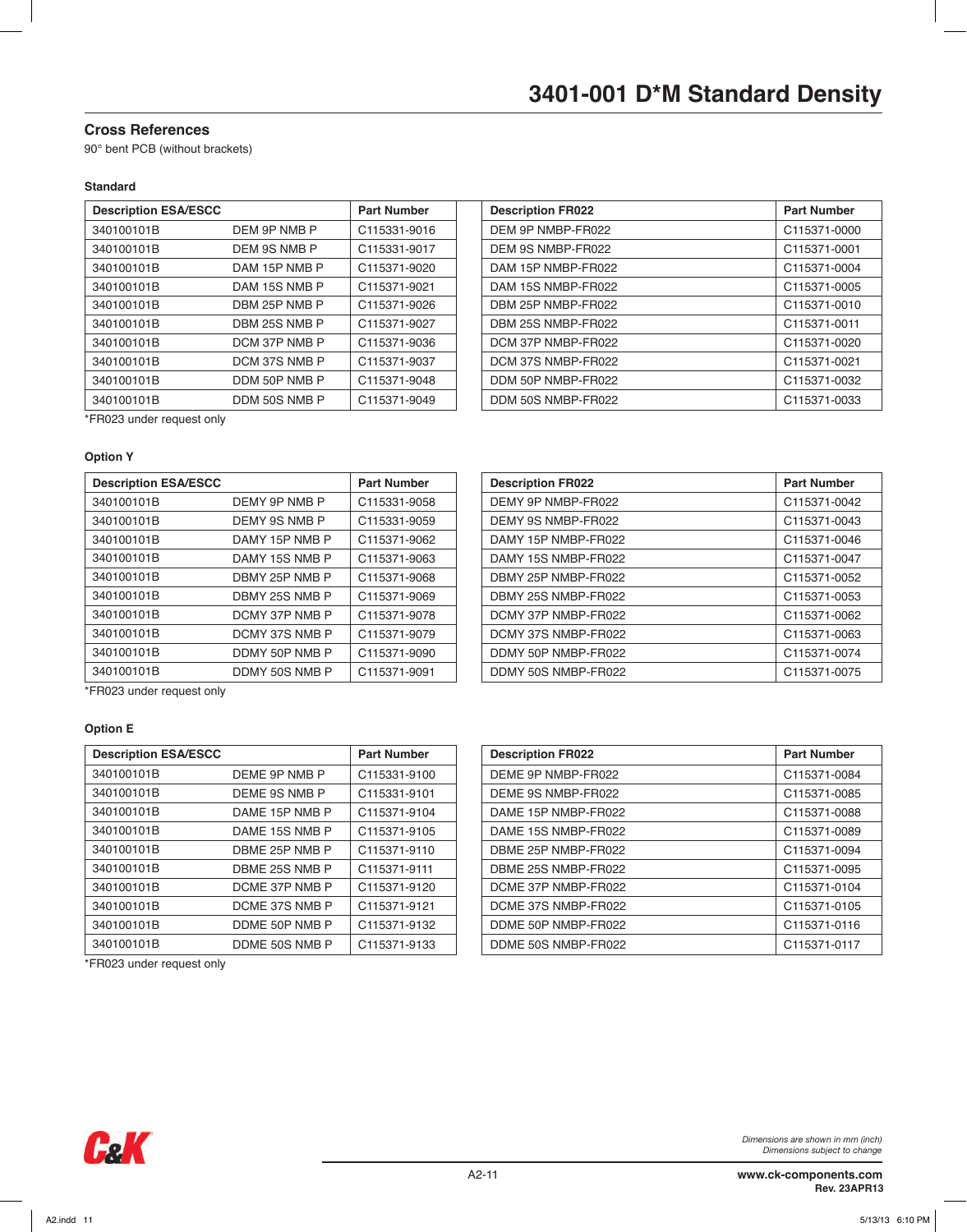#### **90° Bent PCB solder Terminations / Without Brackets / European Footprint type 1AON – 1BON – 2AON – 2BON**

#### **Specific Dimensions**

Sizes E, A, B, C Size D







| Termination<br>Modifier | ØF<br>± 0,05(.002) | F<br><b>Typical</b> |
|-------------------------|--------------------|---------------------|
| 1A0N                    | $0,60$ $(.024)$    | 2,54(.100)          |
| 1B <sub>0</sub> N       | $0,60$ $(.024)$    | $2,84$ (.112)       |
| 2A0N                    | 0,76(.030)         | 2,54(.100)          |
| 2B <sub>0</sub> N       | 0,76(.030)         | $2,84$ (.112)       |
|                         |                    |                     |

| <b>Contacts</b> | <b>Shell Size</b> | <b>D</b> min | <b>D</b> max | $G \pm 0.30$ (.012) | <b>Pitch</b> between contacts |
|-----------------|-------------------|--------------|--------------|---------------------|-------------------------------|
| Male            | Е                 | 10,10 (.398) | 10,30 (.406) | 5,00(.197)          | 2,74 (.108)                   |
|                 | A                 | 10,10 (.398) | 10,30 (.406) | 5,00(.197)          | 2,74 (.108)                   |
|                 | B                 | 10,30 (.406) | 10,50 (.413) | 5,00(.197)          | 2,76 (.109)                   |
|                 | С                 | 10,30 (.406) | 10,50 (.413) | 5,00(.197)          | 2,76 (.109)                   |
|                 | D                 | 10,30 (.406) | 10,50 (.413) | 5,00(.197)          | 2,76 (.109)                   |
| Female          | Е                 | 10,10 (.398) | 10,30 (.406) | 5,00(.197)          | 2,74 (.108)                   |
|                 | A                 | 10,10 (.398) | 10,30 (.406) | 5,00(.197)          | 2,74 (.108)                   |
|                 | B                 | 10,10 (.398) | 10,30 (.406) | 5,00(.197)          | 2,76 (.109)                   |
|                 | С                 | 10,10 (.398) | 10,30 (.406) | 5,00(.197)          | 2,76 (.109)                   |
|                 | D                 | 10,10 (.398) | 10,30 (.406) | 5,00(.197)          | 2,76 (.109)                   |

Termination Modifier: 1A0N, 1B0N, 2A0N, 2B0N For other termination modifier, consult factory

|                                             | <b>Shell Size</b> | <b>Male Contact</b> | <b>Female Contact</b> |
|---------------------------------------------|-------------------|---------------------|-----------------------|
| Max Weight (grams) per contact              |                   | 0,24/0,28/0,32      | 0.29 / 0.34 / 0.37    |
| Max Weight (grams) of all contacts per size | F                 | 2.36                | 2.86                  |
|                                             |                   | 3,92                | 4,75                  |
|                                             | B                 | 6,52                | 7.90                  |
|                                             | C                 | 9.64                | 11.68                 |
|                                             | D                 | 14.00               | 16.66                 |
|                                             |                   |                     |                       |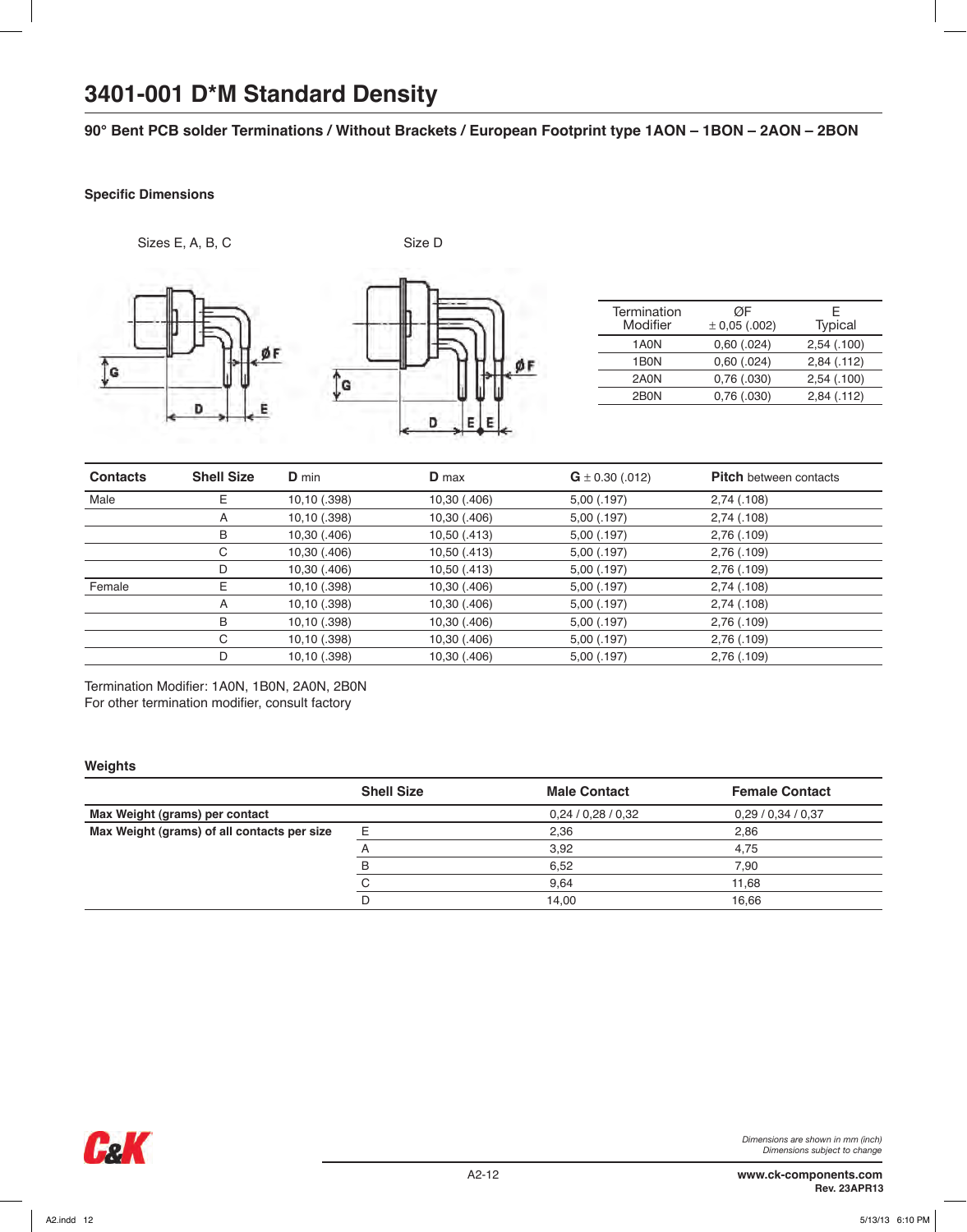#### **Cross References**

90° bent PCB (without brackets)

#### **Standard**

| <b>Description ESA/ESCC</b> |                  | <b>Part Number</b> | <b>Description FR022</b> | <b>Part Number</b> |
|-----------------------------|------------------|--------------------|--------------------------|--------------------|
| 340100101B                  | DEM 9P NMB 1AON  | C115371-5600       | DEM 9P NMB 1AON-FR022    | C115371-3600       |
| 340100101B                  | DEM 9S NMB 1AON  | C115371-5601       | DEM 9S NMB 1AON-FR022    | C115371-3601       |
| 340100101B                  | DAM 15P NMB 1AON | C115371-5604       | DAM 15P NMB 1AON-FR022   | C115371-3604       |
| 340100101B                  | DAM 15S NMB 1AON | C115371-5605       | DAM 15S NMB 1AON-FR022   | C115371-3605       |
| 340100101B                  | DBM 25P NMB 1AON | C115371-5610       | DBM 25P NMB 1AON-FR022   | C115371-3610       |
| 340100101B                  | DBM 25S NMB 1AON | C115371-5611       | DBM 25S NMB 1AON-FR022   | C115371-3611       |
| 340100101B                  | DCM 37P NMB 1AON | C115371-5620       | DCM 37P NMB 1AON-FR022   | C115371-3620       |
| 340100101B                  | DCM 37S NMB 1AON | C115371-5621       | DCM 37S NMB 1AON-FR022   | C115371-3621       |
| 340100101B                  | DDM 50P NMB 1AON | C115371-5632       | DDM 50P NMB 1AON-FR022   | C115371-3632       |
| 340100101B                  | DDM 50S NMB 1AON | C115371-5633       | DDM 50S NMB 1AON-FR022   | C115371-3633       |
| 340100101B                  | DEM 9P NMB 1BON  | C115371-5750       | DEM 9P NMB 1BON-FR022    | C115371-3750       |
| 340100101B                  | DEM 9S NMB 1BON  | C115371-5751       | DEM 9S NMB 1BON-FR022    | C115371-3751       |
| 340100101B                  | DAM 15P NMB 1BON | C115371-5754       | DAM 15P NMB 1BON-FR022   | C115371-3754       |
| 340100101B                  | DAM 15S NMB 1BON | C115371-5755       | DAM 15S NMB 1BON-FR022   | C115371-3755       |
| 340100101B                  | DBM 25P NMB 1BON | C115371-5760       | DBM 25P NMB 1BON-FR022   | C115371-3760       |
| 340100101B                  | DBM 25S NMB 1BON | C115371-5761       | DBM 25S NMB 1BON-FR022   | C115371-3761       |
| 340100101B                  | DCM 37P NMB 1BON | C115371-5770       | DCM 37P NMB 1BON-FR022   | C115371-3770       |
| 340100101B                  | DCM 37S NMB 1BON | C115371-5771       | DCM 37S NMB 1BON-FR022   | C115371-3771       |
| 340100101B                  | DDM 50P NMB 1BON | C115371-5782       | DDM 50P NMB 1BON-FR022   | C115371-3782       |
| 340100101B                  | DDM 50S NMB 1BON | C115371-5783       | DDM 50S NMB 1BON-FR022   | C115371-3783       |
| 340100101B                  | DEM 9P NMB 2AON  | C115371-5900       | DEM 9P NMB 2AON-FR022    | C115371-3900       |
| 340100101B                  | DEM 9S NMB 2AON  | C115371-5901       | DEM 9S NMB 2AON-FR022    | C115371-3901       |
| 340100101B                  | DAM 15P NMB 2AON | C115371-5904       | DAM 15P NMB 2AON-FR022   | C115371-3904       |
| 340100101B                  | DAM 15S NMB 2AON | C115371-5905       | DAM 15S NMB 2AON-FR022   | C115371-3905       |
| 340100101B                  | DBM 25P NMB 2AON | C115371-5910       | DBM 25P NMB 2AON-FR022   | C115371-3910       |
| 340100101B                  | DBM 25S NMB 2AON | C115371-5911       | DBM 25S NMB 2AON-FR022   | C115371-3911       |
| 340100101B                  | DCM 37P NMB 2AON | C115371-5920       | DCM 37P NMB 2AON-FR022   | C115371-3920       |
| 340100101B                  | DCM 37S NMB 2AON | C115371-5921       | DCM 37S NMB 2AON-FR022   | C115371-3921       |
| 340100101B                  | DDM 50P NMB 2AON | C115371-5932       | DDM 50P NMB 2AON-FR022   | C115371-3932       |
| 340100101B                  | DDM 50S NMB 2AON | C115371-5933       | DDM 50S NMB 2AON-FR022   | C115371-3933       |
| 340100101B                  | DEM 9P NMB 2BON  | C115371-6050       | DEM 9P NMB 2BON-FR022    | C115371-4050       |
| 340100101B                  | DEM 9S NMB 2BON  | C115371-6051       | DEM 9S NMB 2BON-FR022    | C115371-4051       |
| 340100101B                  | DAM 15P NMB 2BON | C115371-6054       | DAM 15P NMB 2BON-FR022   | C115371-4054       |
| 340100101B                  | DAM 15S NMB 2BON | C115371-6055       | DAM 15S NMB 2BON-FR022   | C115371-4055       |
| 340100101B                  | DBM 25P NMB 2BON | C115371-6060       | DBM 25P NMB 2BON-FR022   | C115371-4060       |
| 340100101B                  | DBM 25S NMB 2BON | C115371-6061       | DBM 25S NMB 2BON-FR022   | C115371-4061       |
| 340100101B                  | DCM 37P NMB 2BON | C115371-6070       | DCM 37P NMB 2BON-FR022   | C115371-4070       |
| 340100101B                  | DCM 37S NMB 2BON | C115371-6071       | DCM 37S NMB 2BON-FR022   | C115371-4071       |
| 340100101B                  | DDM 50P NMB 2BON | C115371-6082       | DDM 50P NMB 2BON-FR022   | C115371-4082       |
| 340100101B                  | DDM 50S NMB 2BON | C115371-6083       | DDM 50S NMB 2BON-FR022   | C115371-4083       |

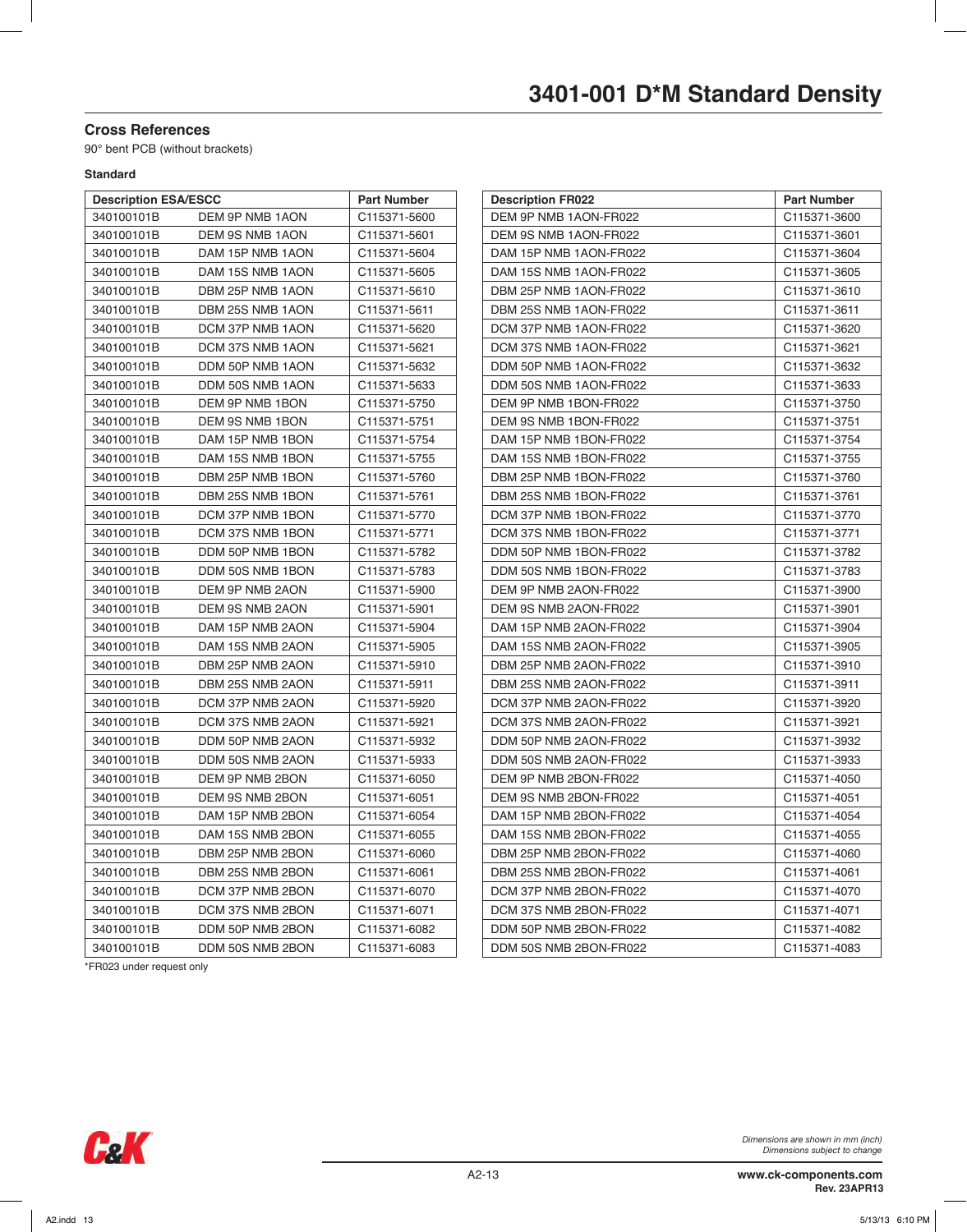#### **Option Y**

| <b>Description ESA/ESCC</b> |                   | <b>Part Number</b>       | <b>Description FR022</b> |  |
|-----------------------------|-------------------|--------------------------|--------------------------|--|
| 340100101B                  | DEMY 9P NMB 1AON  | C115371-5650             | DEMY 9P NMB 1AON-FR022   |  |
| 340100101B                  | DEMY 9S NMB 1AON  | C115371-5651             | DEMY 9S NMB 1AON-FR022   |  |
| 340100101B                  | DAMY 15P NMB 1AON | C115371-5654             | DAMY 15P NMB 1AON-FR022  |  |
| 340100101B                  | DAMY 15S NMB 1AON | C <sub>115371-5655</sub> | DAMY 15S NMB 1AON-FR022  |  |
| 340100101B                  | DBMY 25P NMB 1AON | C115371-5660             | DBMY 25P NMB 1AON-FR022  |  |
| 340100101B                  | DBMY 25S NMB 1AON | C115371-5661             | DBMY 25S NMB 1AON-FR022  |  |
| 340100101B                  | DCMY 37P NMB 1AON | C115371-5670             | DCMY 37P NMB 1AON-FR022  |  |
| 340100101B                  | DCMY 37S NMB 1AON | C115371-5671             | DCMY 37S NMB 1AON-FR022  |  |
| 340100101B                  | DDMY 50P NMB 1AON | C115371-5682             | DDMY 50P NMB 1AON-FR022  |  |
| 340100101B                  | DDMY 50S NMB 1AON | C115371-5683             | DDMY 50S NMB 1AON-FR022  |  |
| 340100101B                  | DEMY 9P NMB 1BON  | C115371-5800             | DEMY 9P NMB 1BON-FR022   |  |
| 340100101B                  | DEMY 9S NMB 1BON  | C115371-5801             | DEMY 9S NMB 1BON-FR022   |  |
| 340100101B                  | DAMY 15P NMB 1BON | C115371-5804             | DAMY 15P NMB 1BON-FR022  |  |
| 340100101B                  | DAMY 15S NMB 1BON | C115371-5805             | DAMY 15S NMB 1BON-FR022  |  |
| 340100101B                  | DBMY 25P NMB 1BON | C115371-5810             | DBMY 25P NMB 1BON-FR022  |  |
| 340100101B                  | DBMY 25S NMB 1BON | C115371-5811             | DBMY 25S NMB 1BON-FR022  |  |
| 340100101B                  | DCMY 37P NMB 1BON | C115371-5820             | DCMY 37P NMB 1BON-FR022  |  |
| 340100101B                  | DCMY 37S NMB 1BON | C115371-5821             | DCMY 37S NMB 1BON-FR022  |  |
| 340100101B                  | DDMY 50P NMB 1BON | C115371-5832             | DDMY 50P NMB 1BON-FR022  |  |
| 340100101B                  | DDMY 50S NMB 1BON | C115371-5833             | DDMY 50S NMB 1BON-FR022  |  |
| 340100101B                  | DEMY 9P NMB 2AON  | C115371-5950             | DEMY 9P NMB 2AON-FR022   |  |
| 340100101B                  | DEMY 9S NMB 2AON  | C115371-5951             | DEMY 9S NMB 2AON-FR022   |  |
| 340100101B                  | DAMY 15P NMB 2AON | C115371-5954             | DAMY 15P NMB 2AON-FR022  |  |
| 340100101B                  | DAMY 15S NMB 2AON | C115371-5955             | DAMY 15S NMB 2AON-FR022  |  |
| 340100101B                  | DBMY 25P NMB 2AON | C115371-5960             | DBMY 25P NMB 2AON-FR022  |  |
| 340100101B                  | DBMY 25S NMB 2AON | C115371-5961             | DBMY 25S NMB 2AON-FR022  |  |
| 340100101B                  | DCMY 37P NMB 2AON | C115371-5970             | DCMY 37P NMB 2AON-FR022  |  |
| 340100101B                  | DCMY 37S NMB 2AON | C115371-5971             | DCMY 37S NMB 2AON-FR022  |  |
| 340100101B                  | DDMY 50P NMB 2AON | C115371-5982             | DDMY 50P NMB 2AON-FR022  |  |
| 340100101B                  | DDMY 50S NMB 2AON | C115371-5983             | DDMY 50S NMB 2AON-FR022  |  |
| 340100101B                  | DEMY 9P NMB 2BON  | C115371-6100             | DEMY 9P NMB 2BON-FR022   |  |
| 340100101B                  | DEMY 9S NMB 2BON  | C115371-6101             | DEMY 9S NMB 2BON-FR022   |  |
| 340100101B                  | DAMY 15P NMB 2BON | C115371-6104             | DAMY 15P NMB 2BON-FR022  |  |
| 340100101B                  | DAMY 15S NMB 2BON | C115371-6105             | DAMY 15S NMB 2BON-FR022  |  |
| 340100101B                  | DBMY 25P NMB 2BON | C115371-6110             | DBMY 25P NMB 2BON-FR022  |  |
| 340100101B                  | DBMY 25S NMB 2BON | C115371-6111             | DBMY 25S NMB 2BON-FR022  |  |
| 340100101B                  | DCMY 37P NMB 2BON | C115371-6120             | DCMY 37P NMB 2BON-FR022  |  |
| 340100101B                  | DCMY 37S NMB 2BON | C115371-6121             | DCMY 37S NMB 2BON-FR022  |  |
| 340100101B                  | DDMY 50P NMB 2BON | C115371-6132             | DDMY 50P NMB 2BON-FR022  |  |
| 340100101B                  | DDMY 50S NMB 2BON | C115371-6133             | DDMY 50S NMB 2BON-FR022  |  |

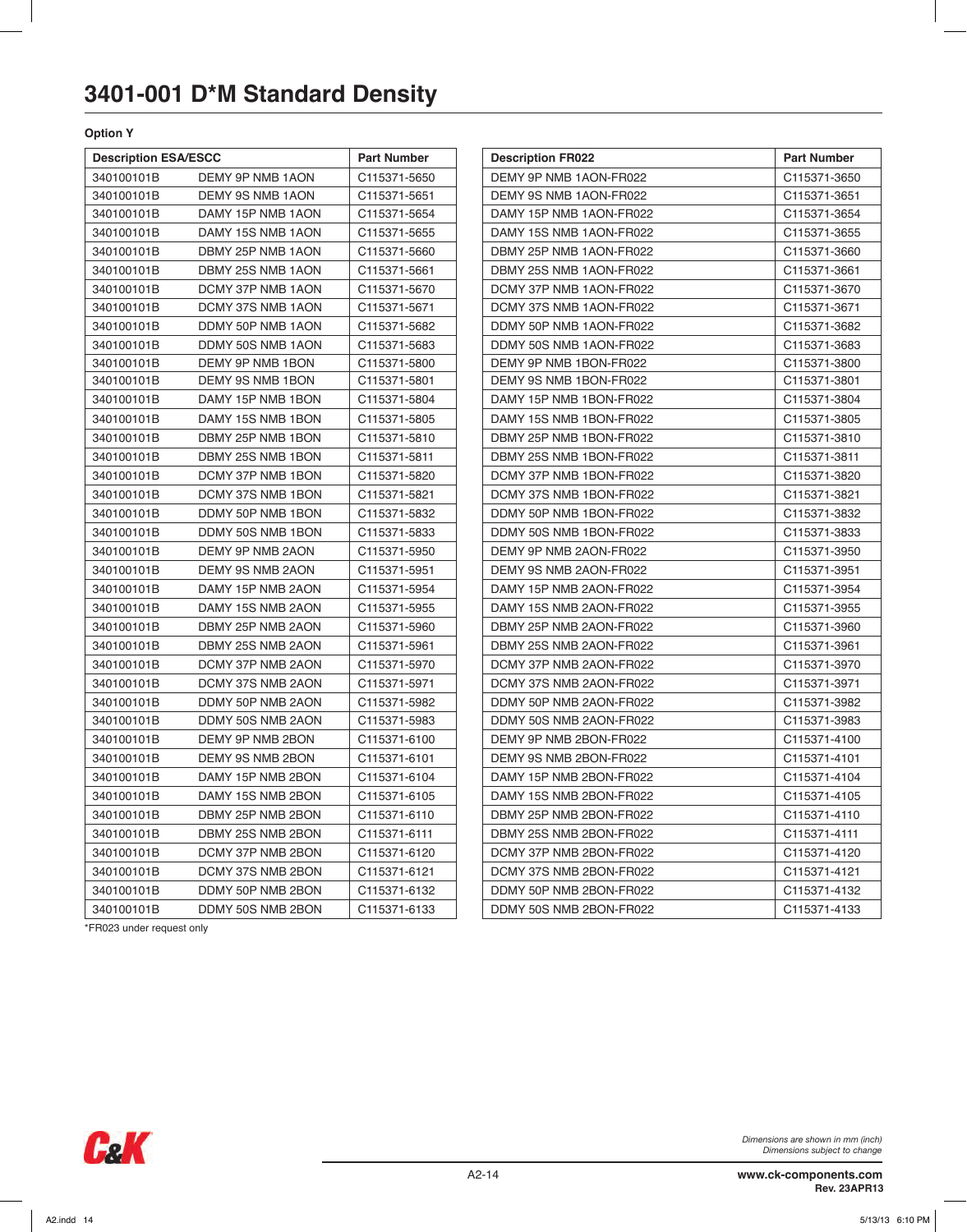#### **Option E**

| <b>Description ESA/ESCC</b> | <b>Part Number</b> |              |
|-----------------------------|--------------------|--------------|
| 340100101B                  | DEME 9P NMB 1AON   | C115371-5700 |
| 340100101B                  | DEME 9S NMB 1AON   | C115371-5701 |
| 340100101B                  | DAME 15P NMB 1AON  | C115371-5704 |
| 340100101B                  | DAME 15S NMB 1AON  | C115371-5705 |
| 340100101B                  | DBME 25P NMB 1AON  | C115371-5710 |
| 340100101B                  | DBME 25S NMB 1AON  | C115371-5711 |
| 340100101B                  | DCME 37P NMB 1AON  | C115371-5720 |
| 340100101B                  | DCME 37S NMB 1AON  | C115371-5721 |
| 340100101B                  | DDME 50P NMB 1AON  | C115371-5732 |
| 340100101B                  | DDME 50S NMB 1AON  | C115371-5733 |
| 340100101B                  | DEME 9P NMB 1BON   | C115371-5850 |
| 340100101B                  | DEME 9S NMB 1BON   | C115371-5851 |
| 340100101B                  | DAME 15P NMB 1BON  | C115371-5854 |
| 340100101B                  | DAME 15S NMB 1BON  | C115371-5855 |
| 340100101B                  | DBME 25P NMB 1BON  | C115371-5860 |
| 340100101B                  | DBME 25S NMB 1BON  | C115371-5861 |
| 340100101B                  | DCME 37P NMB 1BON  | C115371-5870 |
| 340100101B                  | DCME 37S NMB 1BON  | C115371-5871 |
| 340100101B                  | DDME 50P NMB 1BON  | C115371-5882 |
| 340100101B                  | DDME 50S NMB 1BON  | C115371-5883 |
| 340100101B                  | DEME 9P NMB 2AON   | C115371-6000 |
| 340100101B                  | DEME 9S NMB 2AON   | C115371-6001 |
| 340100101B                  | DAME 15P NMB 2AON  | C115371-6004 |
| 340100101B                  | DAME 15S NMB 2AON  | C115371-6005 |
| 340100101B                  | DBME 25P NMB 2AON  | C115371-6010 |
| 340100101B                  | DBME 25S NMB 2AON  | C115371-6011 |
| 340100101B                  | DCME 37P NMB 2AON  | C115371-6020 |
| 340100101B                  | DCME 37S NMB 2AON  | C115371-6021 |
| 340100101B                  | DDME 50P NMB 2AON  | C115371-6032 |
| 340100101B                  | DDME 50S NMB 2AON  | C115371-6033 |
| 340100101B                  | DEME 9P NMB 2BON   | C115371-6150 |
| 340100101B                  | DEME 9S NMB 2BON   | C115371-6151 |
| 340100101B                  | DAME 15P NMB 2BON  | C115371-6154 |
| 340100101B                  | DAME 15S NMB 2BON  | C115371-6155 |
| 340100101B                  | DBME 25P NMB 2BON  | C115371-6160 |
| 340100101B                  | DBME 25S NMB 2BON  | C115371-6161 |
| 340100101B                  | DCME 37P NMB 2BON  | C115371-6170 |
| 340100101B                  | DCME 37S NMB 2BON  | C115371-6171 |
| 340100101B                  | DDME 50P NMB 2BON  | C115371-6182 |
| 340100101B                  | DDME 50S NMB 2BON  | C115371-6183 |

| <b>Description ESA/ESCC</b> |                   | <b>Part Number</b>       |
|-----------------------------|-------------------|--------------------------|
| 340100101B                  | DEME 9P NMB 1AON  | C115371-5700             |
| 340100101B                  | DEME 9S NMB 1AON  | C115371-5701             |
| 340100101B                  | DAME 15P NMB 1AON | C115371-5704             |
| 340100101B                  | DAME 15S NMB 1AON | C115371-5705             |
| 340100101B                  | DBME 25P NMB 1AON | C115371-5710             |
| 340100101B                  | DBME 25S NMB 1AON | C115371-5711             |
| 340100101B                  | DCME 37P NMB 1AON | C115371-5720             |
| 340100101B                  | DCME 37S NMB 1AON | C115371-5721             |
| 340100101B                  | DDME 50P NMB 1AON | C115371-5732             |
| 340100101B                  | DDME 50S NMB 1AON | C115371-5733             |
| 340100101B                  | DEME 9P NMB 1BON  | C115371-5850             |
| 340100101B                  | DEME 9S NMB 1BON  | C115371-5851             |
| 340100101B                  | DAME 15P NMB 1BON | C115371-5854             |
| 340100101B                  | DAME 15S NMB 1BON | C115371-5855             |
| 340100101B                  | DBME 25P NMB 1BON | C115371-5860             |
| 340100101B                  | DBME 25S NMB 1BON | C115371-5861             |
| 340100101B                  | DCME 37P NMB 1BON | C115371-5870             |
| 340100101B                  | DCME 37S NMB 1BON | C115371-5871             |
| 340100101B                  | DDME 50P NMB 1BON | C115371-5882             |
| 340100101B                  | DDME 50S NMB 1BON | C115371-5883             |
| 340100101B                  | DEME 9P NMB 2AON  | C115371-6000             |
| 340100101B                  | DEME 9S NMB 2AON  | C115371-6001             |
| 340100101B                  | DAME 15P NMB 2AON | C115371-6004             |
| 340100101B                  | DAME 15S NMB 2AON | C115371-6005             |
| 340100101B                  | DBME 25P NMB 2AON | C115371-6010             |
| 340100101B                  | DBME 25S NMB 2AON | C115371-6011             |
| 340100101B                  | DCME 37P NMB 2AON | C115371-6020             |
| 340100101B                  | DCME 37S NMB 2AON | C115371-6021             |
| 340100101B                  | DDME 50P NMB 2AON | C115371-6032             |
| 340100101B                  | DDME 50S NMB 2AON | C115371-6033             |
| 340100101B                  | DEME 9P NMB 2BON  | C115371-6150             |
| 340100101B                  | DEME 9S NMB 2BON  | C115371-6151             |
| 340100101B                  | DAME 15P NMB 2BON | C115371-6154             |
| 340100101B                  | DAME 15S NMB 2BON | C115371-6155             |
| 340100101B                  | DBME 25P NMB 2BON | C115371-6160             |
| 340100101B                  | DBME 25S NMB 2BON | C115371-6161             |
| 340100101B                  | DCME 37P NMB 2BON | C115371-6170             |
| 340100101B                  | DCME 37S NMB 2BON | C115371-6171             |
| 340100101B                  | DDME 50P NMB 2BON | C115371-6182             |
| 340100101B                  | DDME 50S NMB 2BON | C <sub>115371-6183</sub> |

\*FR023 under request only

**CaK**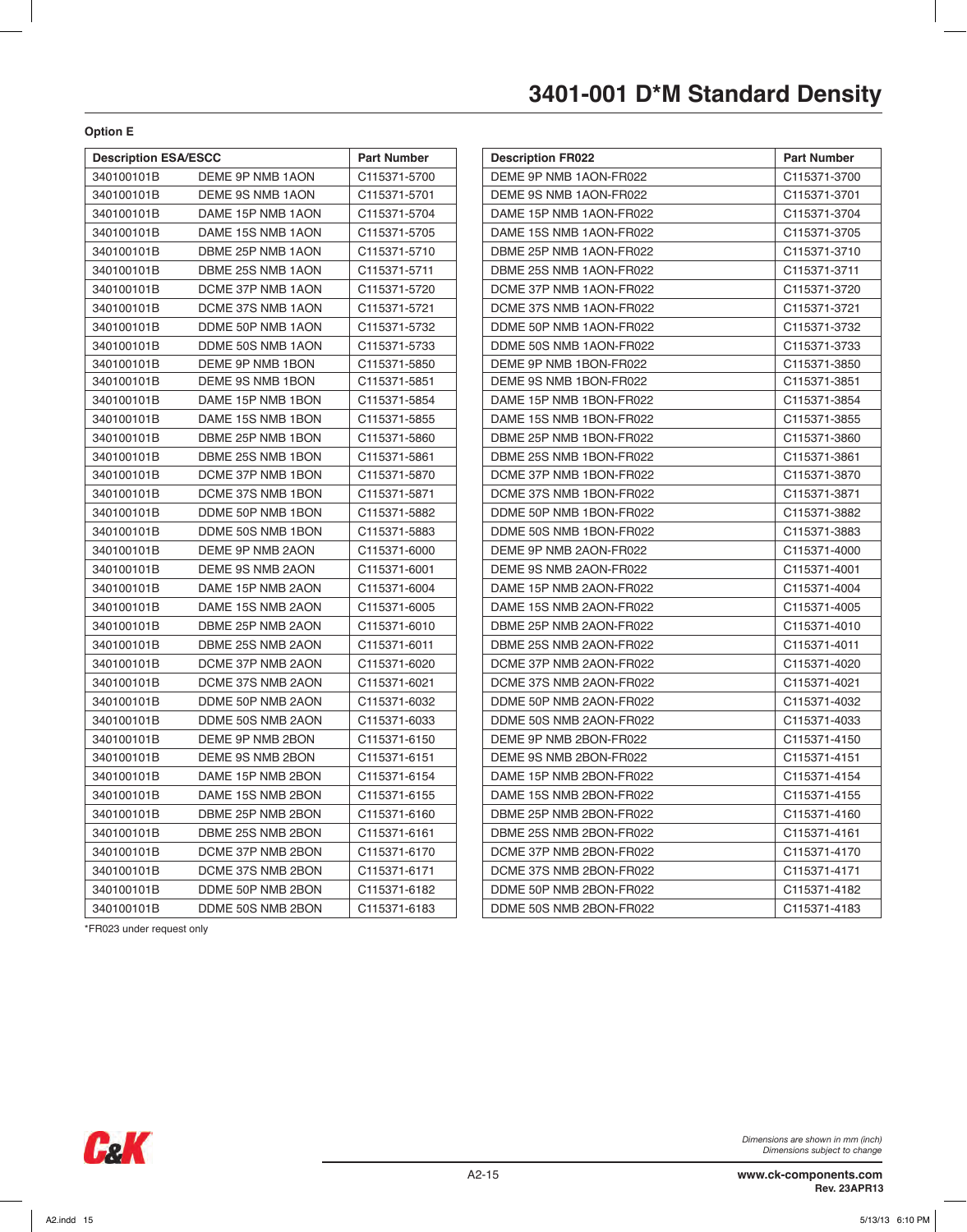**90° Bent PCB solder Terminations / With Brackets / European Footprint Type 1A7N – 1A9N – 1B7N – 1B9N – 2A7N – 2A9N – 2B7N – 2B9N**

#### **Specific Dimensions**





| Termination<br>Modifier | ØF<br>± 0,05(.002) | F<br>Typical |
|-------------------------|--------------------|--------------|
| 1A7N / 1A9N             | $0,60$ $(.024)$    | 2,54(.100)   |
| 1B7N / 1B9N             | $0,60$ $(.024)$    | 2,84 (.112)  |
| 2A7N / 2A9N             | 0,76(.030)         | 2,54(.100)   |
| 2B7N / 2B9N             | 0,76(.030)         | 2,84 (.112)  |

2 pieces metal brackets: «7N»: fixed with captive nuts 4-40 UNC-2B «9N»: fixed with captive nuts M3 Hole  $\varnothing$  I: 3,22 (.127)  $\pm$  0,10 (.004) Bracket width (onto PCB): Shell sizes E, A, B, C: 6,10 (.240) max Shell size D: 5,50 (.217) max

| <b>Contacts</b> | <b>Shell Size</b> | <b>D</b> min | <b>D</b> max | $G \pm 0.40$ (.016) | $J$ max      | <b>L</b> Typical | $X \pm 0,15$ (.006) | Pitch            |
|-----------------|-------------------|--------------|--------------|---------------------|--------------|------------------|---------------------|------------------|
|                 |                   |              |              |                     |              |                  |                     | between contacts |
| Male            | Е                 | 10,10 (.398) | 10,30 (.406) | $4,00$ (.157)       | 15,60 (.614) | 11,52 (.454)     | 7,35 (.289)         | 2,74 (.108)      |
|                 | A                 | 10,10 (.398) | 10,30 (.406) | 4,00(.157)          | 15,60 (.614) | 11,52(.454)      | 7,35 (.289)         | 2,74 (.108)      |
|                 | B                 | 10,30 (.406) | 10,50 (.413) | $4,00$ (.157)       | 15,80 (.622) | 11,74 (.462)     | 7,35 (.289)         | 2,76 (.109)      |
|                 | С                 | 10,30 (.406) | 10,50 (.413) | 4,00 (.157)         | 15,80 (.622) | 11,74 (.462)     | 7,35 (.289)         | 2,76 (.109)      |
|                 | D                 | 10,30 (.406) | 10,50 (.413) | $4,00$ (.157)       | 17,70 (.697) | 13, 16 (.518)    | 8,70 (.343)         | 2,76 (.109)      |
| Female          | Е                 | 10,10 (.398) | 10,30 (.406) | 4,00 (.157)         | 15,60 (.614) | 11,52 (.454)     | 7,35 (.289)         | 2,74 (.108)      |
|                 | A                 | 10,10 (.398) | 10,30 (.406) | 4,00(.157)          | 15,60 (.614) | 11,52(.454)      | 7,35 (.289)         | 2,74 (.108)      |
|                 | B                 | 10,10 (.398) | 10,30 (.406) | $4,00$ (.157)       | 15,60 (.614) | 11,52(.454)      | 7,35 (.289)         | 2,76 (.109)      |
|                 | С                 | 10,10 (.398) | 10,30 (.406) | $4,00$ (.157)       | 15,60 (.614) | 11,52 (.454)     | 7,35 (.289)         | 2,76 (.109)      |
|                 | D                 | 10,10 (.398) | 10,30 (.406) | $4,00$ (.157)       | 17,50 (.689) | 12,94 (.509)     | 8,70 (.343)         | 2,76 (.109)      |
|                 |                   |              |              |                     |              |                  |                     |                  |

Termination Modifier: 1A7N, 1B7N, 1A9N, 1B9N, 2A7N, 2B7N, 2A9N, 2B9N For other termination modifier, consult factory

|                                             | <b>Shell Size</b> | <b>Male Contact</b> | <b>Female Contact</b> |
|---------------------------------------------|-------------------|---------------------|-----------------------|
| Max Weight (grams) per contact              |                   | 0,24/0,28/0,32      | 0,29/0,34/0,37        |
| Max Weight (grams) of all contacts per size | Е                 | 2,36                | 2,86                  |
|                                             |                   | 3,92                | 4,75                  |
|                                             | B                 | 6,52                | 7,90                  |
|                                             | C                 | 9,64                | 11,68                 |
|                                             | D                 | 14,00               | 16,66                 |
| Max Weight (grams) of Brackets & Nuts       | Sizes E, A, B, C  | 3,10                | 3,10                  |
|                                             | Size D            | 3.80                | 3.80                  |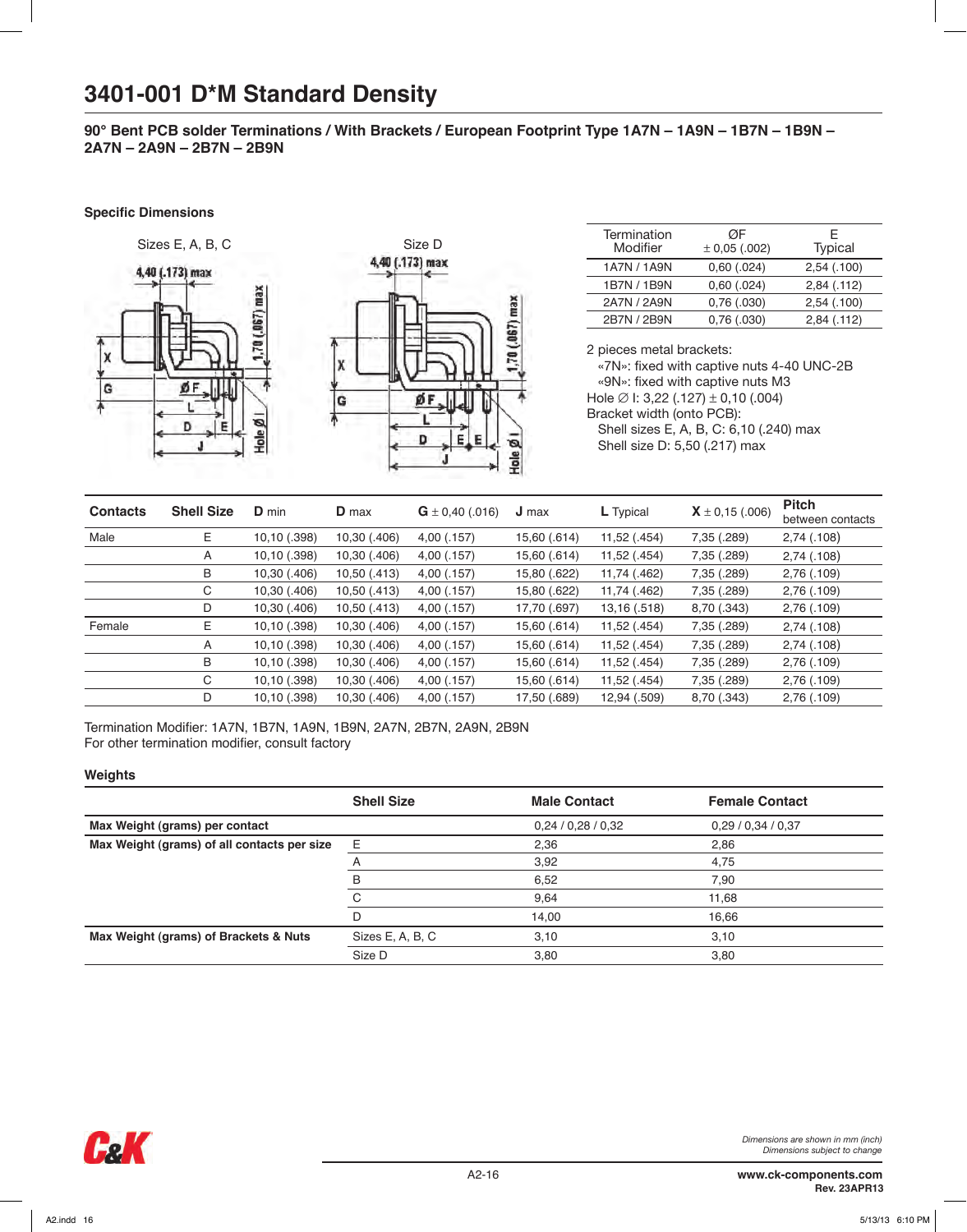#### **Cross references**

90° bent PCB (with brackets)

#### **Standard**

| <b>Description ESA/ESCC</b> |                  | <b>Part Number</b> | <b>Description FR022</b> | <b>Part Number</b> |
|-----------------------------|------------------|--------------------|--------------------------|--------------------|
| 340100101B                  | DEM 9P NMB 1A7N  | C115371-6200       | DEM 9P NMB 1A7N-FR022    |                    |
| 340100101B                  | DEM 9S NMB 1A7N  | C115371-6201       | DEM 9S NMB 1A7N-FR022    |                    |
| 340100101B                  | DAM 15P NMB 1A7N | C115371-6204       | DAM 15P NMB 1A7N-FR022   | C115371-4204       |
| 340100101B                  | DAM 15S NMB 1A7N | C115371-6205       | DAM 15S NMB 1A7N-FR022   | C115371-4205       |
| 340100101B                  | DBM 25P NMB 1A7N | C115371-6210       | DBM 25P NMB 1A7N-FR022   | C115371-4210       |
| 340100101B                  | DBM 25S NMB 1A7N | C115371-6211       | DBM 25S NMB 1A7N-FR022   | C115371-4211       |
| 340100101B                  | DCM 37P NMB 1A7N | C115371-6220       | DCM 37P NMB 1A7N-FR022   | C115371-4220       |
| 340100101B                  | DCM 37S NMB 1A7N | C115371-6221       | DCM 37S NMB 1A7N-FR022   | C115371-4221       |
| 340100101B                  | DDM 50P NMB 1A7N | C115371-6232       | DDM 50P NMB 1A7N-FR022   | C115371-4232       |
| 340100101B                  | DDM 50S NMB 1A7N | C115371-6233       | DDM 50S NMB 1A7N-FR022   | C115371-4233       |
| 340100101B                  | DEM 9P NMB 1B7N  | C115371-6250       | DEM 9P NMB 1B7N-FR022    | C115371-4250       |
| 340100101B                  | DEM 9S NMB 1B7N  | C115371-6251       | DEM 9S NMB 1B7N-FR022    | C115371-4251       |
| 340100101B                  | DAM 15P NMB 1B7N | C115371-6254       | DAM 15P NMB 1B7N-FR022   | C115371-4254       |
| 340100101B                  | DAM 15S NMB 1B7N | C115371-6255       | DAM 15S NMB 1B7N-FR022   | C115371-4255       |
| 340100101B                  | DBM 25P NMB 1B7N | C115371-6260       | DBM 25P NMB 1B7N-FR022   | C115371-4260       |
| 340100101B                  | DBM 25S NMB 1B7N | C115371-6261       | DBM 25S NMB 1B7N-FR022   | C115371-4261       |
| 340100101B                  | DCM 37P NMB 1B7N | C115371-6270       | DCM 37P NMB 1B7N-FR022   | C115371-4270       |
| 340100101B                  | DCM 37S NMB 1B7N | C115371-6271       | DCM 37S NMB 1B7N-FR022   | C115371-4271       |
| 340100101B                  | DDM 50P NMB 1B7N | C115371-6282       | DDM 50P NMB 1B7N-FR022   | C115371-4282       |
| 340100101B                  | DDM 50S NMB 1B7N | C115371-6283       | DDM 50S NMB 1B7N-FR022   | C115371-4283       |
| 340100101B                  | DEM 9P NMB 1A9N  | C115371-6300       | DEM 9P NMB 1A9N-FR022    | C115371-4300       |
| 340100101B                  | DEM 9S NMB 1A9N  | C115371-6301       | DEM 9S NMB 1A9N-FR022    | C115371-4301       |
| 340100101B                  | DAM 15P NMB 1A9N | C115371-6304       | DAM 15P NMB 1A9N-FR022   | C115371-4304       |
| 340100101B                  | DAM 15S NMB 1A9N | C115371-6305       | DAM 15S NMB 1A9N-FR022   | C115371-4305       |
| 340100101B                  | DBM 25P NMB 1A9N | C115371-6310       | DBM 25P NMB 1A9N-FR022   | C115371-4310       |
| 340100101B                  | DBM 25S NMB 1A9N | C115371-6311       | DBM 25S NMB 1A9N-FR022   | C115371-4311       |
| 340100101B                  | DCM 37P NMB 1A9N | C115371-6320       | DCM 37P NMB 1A9N-FR022   | C115371-4320       |
| 340100101B                  | DCM 37S NMB 1A9N | C115371-6321       | DCM 37S NMB 1A9N-FR022   | C115371-4321       |
| 340100101B                  | DDM 50P NMB 1A9N | C115371-6332       | DDM 50P NMB 1A9N-FR022   | C115371-4332       |
| 340100101B                  | DDM 50S NMB 1A9N | C115371-6333       | DDM 50S NMB 1A9N-FR022   | C115371-4333       |
| 340100101B                  | DEM 9P NMB 1B9N  | C115371-6350       | DEM 9P NMB 1B9N-FR022    | C115371-4350       |
| 340100101B                  | DEM 9S NMB 1B9N  | C115371-6351       | DEM 9S NMB 1B9N-FR022    | C115371-4351       |
| 340100101B                  | DAM 15P NMB 1B9N | C115371-6354       | DAM 15P NMB 1B9N-FR022   | C115371-4354       |
| 340100101B                  | DAM 15S NMB 1B9N | C115371-6355       | DAM 15S NMB 1B9N-FR022   | C115371-4355       |
| 340100101B                  | DBM 25P NMB 1B9N | C115371-6360       | DBM 25P NMB 1B9N-FR022   | C115371-4360       |
| 340100101B                  | DBM 25S NMB 1B9N | C115371-6361       | DBM 25S NMB 1B9N-FR022   | C115371-4361       |
| 340100101B                  | DCM 37P NMB 1B9N | C115371-6370       | DCM 37P NMB 1B9N-FR022   | C115371-4370       |
| 340100101B                  | DCM 37S NMB 1B9N | C115371-6371       | DCM 37S NMB 1B9N-FR022   | C115371-4371       |
| 340100101B                  | DDM 50P NMB 1B9N | C115371-6382       | DDM 50P NMB 1B9N-FR022   | C115371-4382       |
| 340100101B                  | DDM 50S NMB 1B9N | C115371-6383       | DDM 50S NMB 1B9N-FR022   | C115371-4383       |
| 340100101B                  | DEM 9P NMB 2A7N  | C115371-6400       | DEM 9P NMB 2A7N-FR022    | C115371-4400       |
| 340100101B                  | DEM 9S NMB 2A7N  | C115371-6401       | DEM 9S NMB 2A7N-FR022    | C115371-4401       |
| 340100101B                  | DAM 15P NMB 2A7N | C115371-6404       | DAM 15P NMB 2A7N-FR022   | C115371-4404       |
| 340100101B                  | DAM 15S NMB 2A7N | C115371-6405       | DAM 15S NMB 2A7N-FR022   | C115371-4405       |
| 340100101B                  | DBM 25P NMB 2A7N | C115371-6410       | DBM 25P NMB 2A7N-FR022   | C115371-4410       |
| 340100101B                  | DBM 25S NMB 2A7N | C115371-6411       | DBM 25S NMB 2A7N-FR022   | C115371-4411       |
| 340100101B                  | DCM 37P NMB 2A7N | C115371-6420       | DCM 37P NMB 2A7N-FR022   | C115371-4420       |

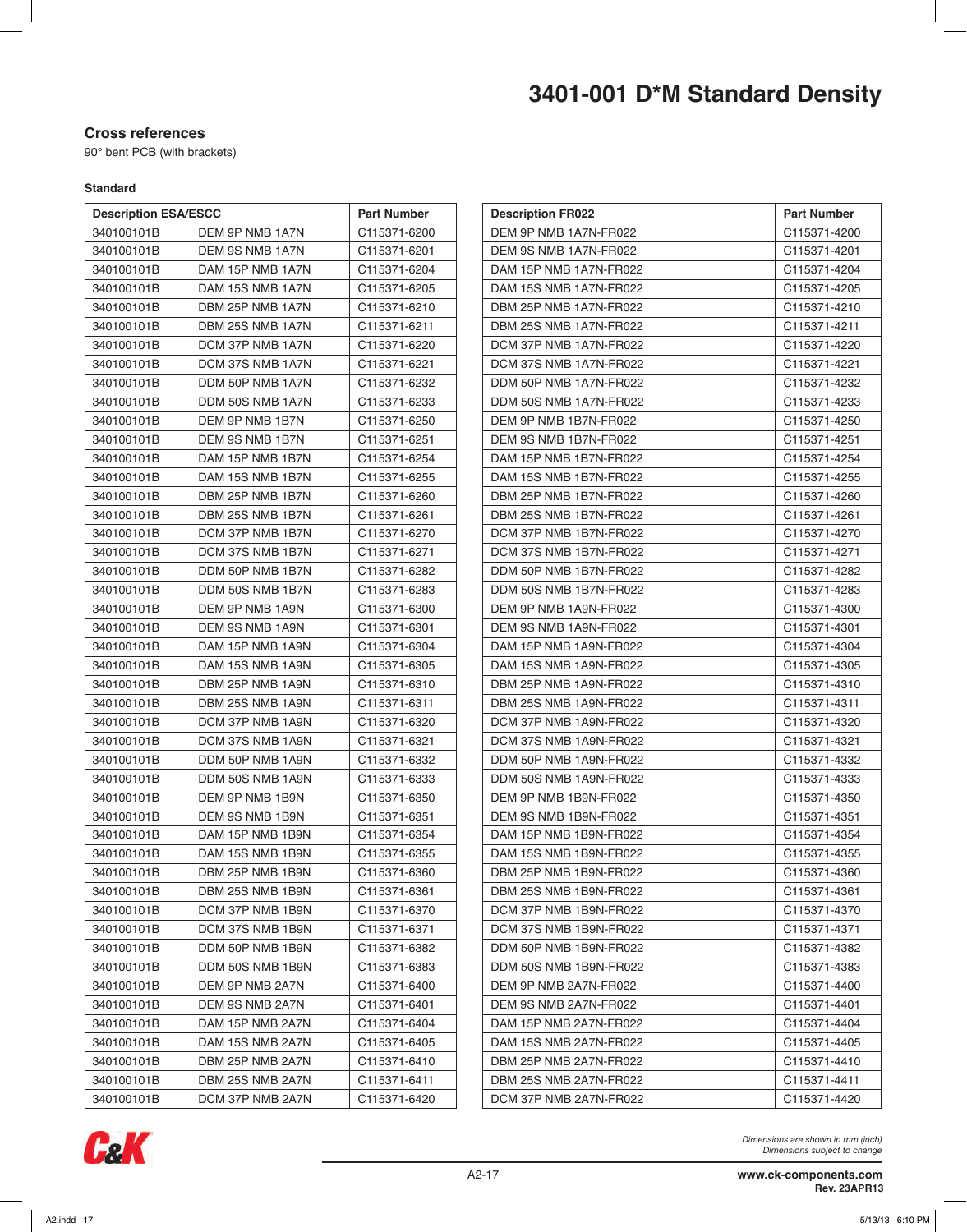# **3401-001 D\*M Standard Density**

| <b>Description ESA/ESCC</b> |                  | <b>Part Number</b> | <b>Description FR022</b> | <b>Part Number</b> |
|-----------------------------|------------------|--------------------|--------------------------|--------------------|
| 340100101B                  | DCM 37S NMB 2A7N | C115371-6421       | DCM 37S NMB 2A7N-FR022   | C115371-4421       |
| 340100101B                  | DDM 50P NMB 2A7N | C115371-6432       | DDM 50P NMB 2A7N-FR022   | C115371-4432       |
| 340100101B                  | DDM 50S NMB 2A7N | C115371-6433       | DDM 50S NMB 2A7N-FR022   | C115371-4433       |
| 340100101B                  | DEM 9P NMB 2B7N  | C115371-6450       | DEM 9P NMB 2B7N-FR022    | C115371-4450       |
| 340100101B                  | DEM 9S NMB 2B7N  | C115371-6451       | DEM 9S NMB 2B7N-FR022    | C115371-4451       |
| 340100101B                  | DAM 15P NMB 2B7N | C115371-6454       | DAM 15P NMB 2B7N-FR022   | C115371-4454       |
| 340100101B                  | DAM 15S NMB 2B7N | C115371-6455       | DAM 15S NMB 2B7N-FR022   | C115371-4455       |
| 340100101B                  | DBM 25P NMB 2B7N | C115371-6460       | DBM 25P NMB 2B7N-FR022   | C115371-4460       |
| 340100101B                  | DBM 25S NMB 2B7N | C115371-6461       | DBM 25S NMB 2B7N-FR022   | C115371-4461       |
| 340100101B                  | DCM 37P NMB 2B7N | C115371-6470       | DCM 37P NMB 2B7N-FR022   | C115371-4470       |
| 340100101B                  | DCM 37S NMB 2B7N | C115371-6471       | DCM 37S NMB 2B7N-FR022   | C115371-4471       |
| 340100101B                  | DDM 50P NMB 2B7N | C115371-6482       | DDM 50P NMB 2B7N-FR022   | C115371-4482       |
| 340100101B                  | DDM 50S NMB 2B7N | C115371-6483       | DDM 50S NMB 2B7N-FR022   | C115371-4483       |
| 340100101B                  | DEM 9P NMB 2A9N  | C115371-6500       | DEM 9P NMB 2A9N-FR022    | C115371-4500       |
| 340100101B                  | DEM 9S NMB 2A9N  | C115371-6501       | DEM 9S NMB 2A9N-FR022    | C115371-4501       |
| 340100101B                  | DAM 15P NMB 2A9N | C115371-6504       | DAM 15P NMB 2A9N-FR022   | C115371-4504       |
| 340100101B                  | DAM 15S NMB 2A9N | C115371-6505       | DAM 15S NMB 2A9N-FR022   | C115371-4505       |
| 340100101B                  | DBM 25P NMB 2A9N | C115371-6510       | DBM 25P NMB 2A9N-FR022   | C115371-4510       |
| 340100101B                  | DBM 25S NMB 2A9N | C115371-6511       | DBM 25S NMB 2A9N-FR022   | C115371-4511       |
| 340100101B                  | DCM 37P NMB 2A9N | C115371-6520       | DCM 37P NMB 2A9N-FR022   | C115371-4520       |
| 340100101B                  | DCM 37S NMB 2A9N | C115371-6521       | DCM 37S NMB 2A9N-FR022   | C115371-4521       |
| 340100101B                  | DDM 50P NMB 2A9N | C115371-6532       | DDM 50P NMB 2A9N-FR022   | C115371-4532       |
| 340100101B                  | DDM 50S NMB 2A9N | C115371-6533       | DDM 50S NMB 2A9N-FR022   | C115371-4533       |
| 340100101B                  | DEM 9P NMB 2B9N  | C115371-6550       | DEM 9P NMB 2B9N-FR022    | C115371-4550       |
| 340100101B                  | DEM 9S NMB 2B9N  | C115371-6551       | DEM 9S NMB 2B9N-FR022    | C115371-4551       |
| 340100101B                  | DAM 15P NMB 2B9N | C115371-6554       | DAM 15P NMB 2B9N-FR022   | C115371-4554       |
| 340100101B                  | DAM 15S NMB 2B9N | C115371-6555       | DAM 15S NMB 2B9N-FR022   | C115371-4555       |
| 340100101B                  | DBM 25P NMB 2B9N | C115371-6560       | DBM 25P NMB 2B9N-FR022   | C115371-4560       |
| 340100101B                  | DBM 25S NMB 2B9N | C115371-6561       | DBM 25S NMB 2B9N-FR022   | C115371-4561       |
| 340100101B                  | DCM 37P NMB 2B9N | C115371-6570       | DCM 37P NMB 2B9N-FR022   | C115371-4570       |
| 340100101B                  | DCM 37S NMB 2B9N | C115371-6571       | DCM 37S NMB 2B9N-FR022   | C115371-4571       |
| 340100101B                  | DDM 50P NMB 2B9N | C115371-6582       | DDM 50P NMB 2B9N-FR022   | C115371-4582       |
| 340100101B                  | DDM 50S NMB 2B9N | C115371-6583       | DDM 50S NMB 2B9N-FR022   | C115371-4583       |

\*FR023 under request only

**CaK**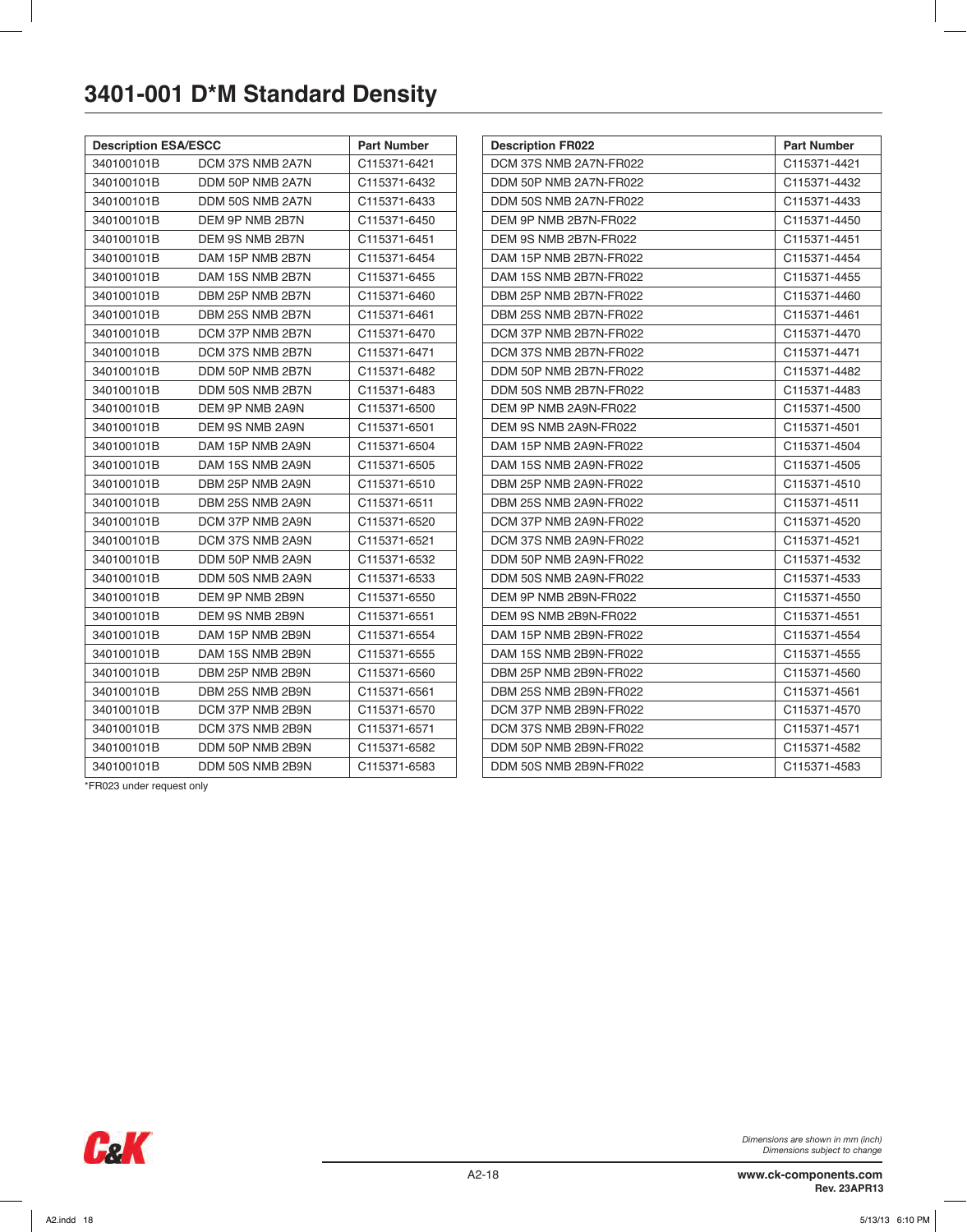#### **90° Bent PCB solder Terminations / With Monoblock Plastic Brackets / U.S. Footprint type D and L**

#### **Specific Dimensions**

Sizes E, A, B, C Size D





| Termination<br>Modifier | ØF<br>$\pm$ 0.05 (.002) | $\mathbf{G}$<br>$\pm$ 0.37 (.015) |  |  |
|-------------------------|-------------------------|-----------------------------------|--|--|
|                         | 0,76(.030)              | 3,21(.126)                        |  |  |
|                         | 0,76(.030)              | 4,33 (.170)                       |  |  |

<sup>1</sup> piece plastic bracket Hole  $\varnothing$  I: 3,05 (.120)  $\pm$  0,13 (.005)

 $\overline{a}$ 

| <b>Contacts</b> | <b>Shell Size</b> | <b>D</b> min | <b>D</b> max | <b>E</b> Typical | $L \pm 0.25$ (.010) | <b>Pitch</b> between contacts |
|-----------------|-------------------|--------------|--------------|------------------|---------------------|-------------------------------|
| Male            | Е                 | 6,94(.273)   | 7,44 (.293)  | 2,84(.112)       | 8,60 (.339)         | 2,74 (.108)                   |
|                 | Α                 | 6,94 (.273)  | 7,44 (.293)  | 2,84(.112)       | 8,60 (.339)         | 2,74 (.108)                   |
|                 | B                 | 6,94(.273)   | 7,44 (.293)  | 2,84(.112)       | 8,60 (.339)         | 2,76 (.109)                   |
|                 | С                 | 6,94(.273)   | 7,44 (.293)  | 2,84(.112)       | 8,60 (.339)         | 2,76 (.109)                   |
|                 | D                 | 6,94 (.273)  | 7,44 (.293)  | 2,84(.112)       | 10.02 (.394)        | 2,76 (.109)                   |
| Female          | Ε                 | 6,94(.273)   | 7,44 (.293)  | 2,84(.112)       | 8,60 (.339)         | 2,74 (.108)                   |
|                 | A                 | 6,94 (.273)  | 7,44 (.293)  | 2,84 (.112)      | 8,60 (.339)         | 2,74 (.108)                   |
|                 | B                 | 6,94 (.273)  | 7,44 (.293)  | 2,84(.112)       | 8,60 (.339)         | 2,76 (.109)                   |
|                 | С                 | 6,94 (.273)  | 7,44 (.293)  | 2,84(.112)       | 8,60 (.339)         | 2,76 (.109)                   |
|                 | D                 | 6,94(.273)   | 7,44 (.293)  | 2,84(.112)       | 10.02 (.394)        | 2,76 (.109)                   |
|                 |                   |              |              |                  |                     |                               |

Termination Modifier: D, L

For other termination modifier, consult factory

|                                             | <b>Shell Size</b> | <b>Male Contact</b> | <b>Female Contact</b> | <b>Plastic Bracket</b> |
|---------------------------------------------|-------------------|---------------------|-----------------------|------------------------|
| Max Weight (grams) per contact              |                   | 0,22/0,96/0,30      | 0,27/0,32/0,35        |                        |
| Max Weight (grams) of all contacts per size | Ε                 | 2,18                | 2,68                  | 1.49                   |
|                                             |                   | 3,62                | 4.45                  | 1,72                   |
|                                             | B                 | 6,02                | 7.40                  | 2,05                   |
|                                             |                   | 8,90                | 10.94                 | 2.41                   |
|                                             |                   | 13,00               | 15,66                 | 3,22                   |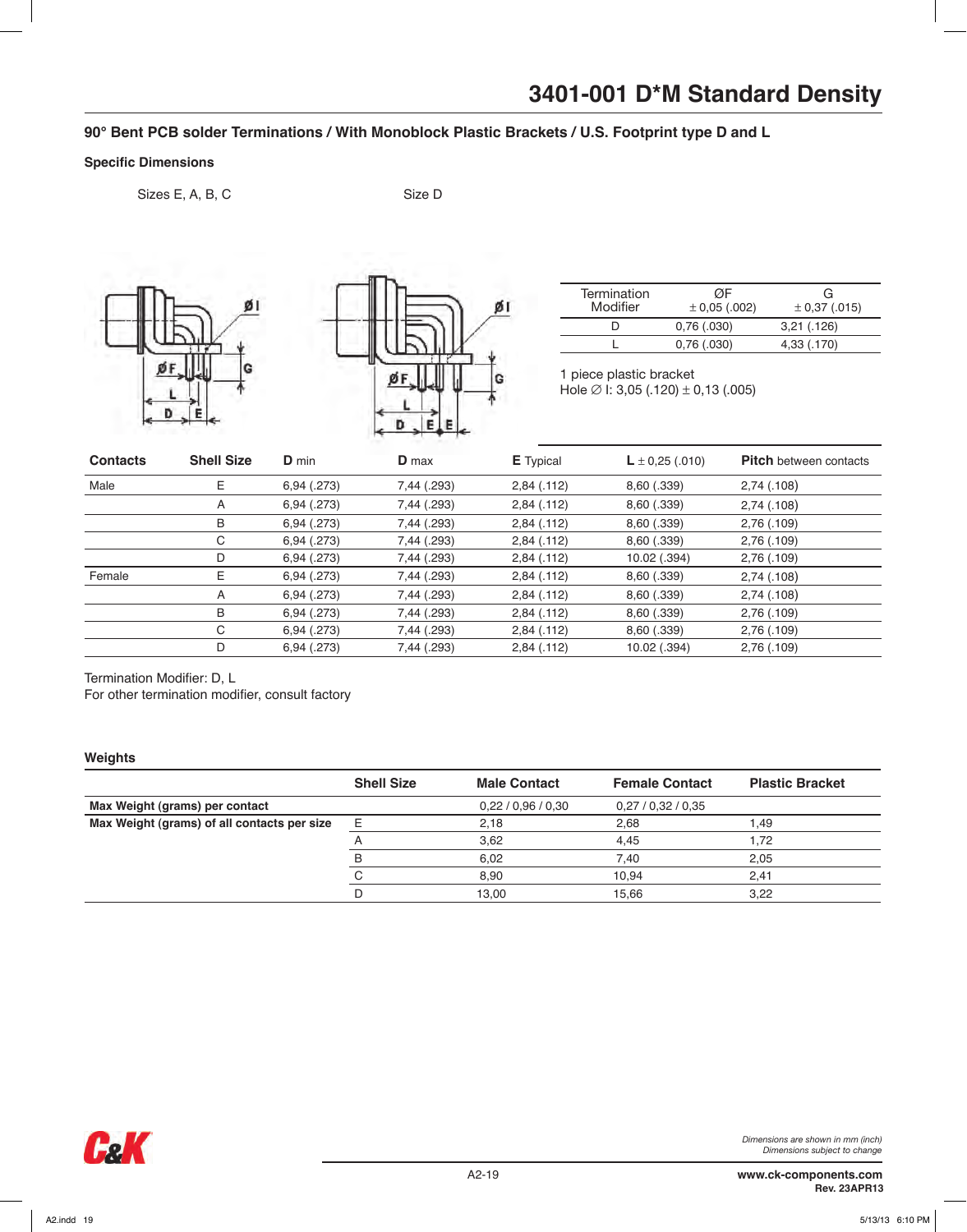#### **90° Bent PCB solder Terminations / With Brackets / US Footprint Type L7 – L9**

#### **Specific Dimensions**





| Termination<br>Modifier | ØF<br>$\pm$ 0.05 (.002) | н.<br>Typical |  |  |
|-------------------------|-------------------------|---------------|--|--|
|                         | 0,76(.030)              | $2,84$ (.112) |  |  |
| ∣ 9                     | 0,76(.030)              | $2,84$ (.112) |  |  |

2 pieces metal brackets:

 "L7": fixed with captive nuts 4-40 UNC-2B "L9": fixed with captive nuts M3 Hole Ø I: 3,22 (.127)  $\pm$  0,10 (.004) Bracket width (onto PCB): Shell sizes E, A, B, C, D: 5,70 (.224) max

| <b>Contacts</b> | <b>Shell Size</b> | <b>D</b> min | <b>D</b> max | $G \pm 0.37$ (.015) | $J$ max      | L Typical    | $X \pm 0.15$ (.006) | Pitch            |
|-----------------|-------------------|--------------|--------------|---------------------|--------------|--------------|---------------------|------------------|
|                 |                   |              |              |                     |              |              |                     | between contacts |
| Male            | Е                 | 6,94(.273)   | 7,44 (.293)  | 4,33 (.170)         | 11,80 (.464) | 8,60 (.339)  | 6,35(.250)          | 2,74(.108)       |
|                 | A                 | 6,94(.273)   | 7,44 (.293)  | 4,33 (.170)         | 11,80 (.464) | 8,60 (.339)  | 6,35(.250)          | 2,74(.108)       |
|                 | B                 | 6,94(.273)   | 7,44 (.293)  | 4,33 (.170)         | 11,80 (.464) | 8,60 (.339)  | 6,35(.250)          | 2,76(.109)       |
|                 | C                 | 6,94(.273)   | 7,44 (.293)  | 4,33 (.170)         | 11,80 (.464) | 8,60 (.339)  | 6,35(.250)          | 2,76 (.109)      |
|                 | D                 | 6,94(.273)   | 7,44 (.293)  | 4,33 (.170)         | 11,80 (.464) | 10,05 (.396) | 7,75 (.305)         | 2,76 (.109)      |
| Female          | E                 | 6,94(.273)   | 7,44 (.293)  | 4,33 (.170)         | 11,80 (.464) | 8,60 (.339)  | 6,35(.250)          | 2,74(.108)       |
|                 | A                 | 6,94(.273)   | 7,44 (.293)  | 4,33 (.170)         | 11,80 (.464) | 8,60 (.339)  | 6,35(.250)          | 2,74(.108)       |
|                 | B                 | 6,94(.273)   | 7,44 (.293)  | 4,33 (.170)         | 11,80 (.464) | 8,60 (.339)  | 6,35(.250)          | 2,76(.109)       |
|                 | C                 | 6,94(.273)   | 7,44 (.293)  | 4,33 (.170)         | 11,80 (.464) | 8,60 (.339)  | 6,35(.250)          | 2,76 (.109)      |
|                 | D                 | 6,94(.273)   | 7,44 (.293)  | 4,33 (.170)         | 11,80 (.464) | 10,05 (.396) | 7,75 (.305)         | 2,76 (.109)      |
|                 |                   |              |              |                     |              |              |                     |                  |

Termination Modifier: L7 / L9 For other termination modifier, consult factory

|                                             | <b>Shell Size</b> | <b>Male Contact</b> | <b>Female Contact</b> |
|---------------------------------------------|-------------------|---------------------|-----------------------|
| Max Weight (grams) per contact              |                   | 0,24/0,28/0,32      | 0,29/0,34/0,37        |
| Max Weight (grams) of all contacts per size | Ε                 | 2,36                | 2,86                  |
|                                             |                   | 3,92                | 4,75                  |
|                                             | B                 | 6,52                | 7,90                  |
|                                             | C                 | 9,64                | 11,68                 |
|                                             | D                 | 14,00               | 16,66                 |
| Max Weight (grams) of Brackets & Nuts       | E, A, B, C        | 3,00                | 3,00                  |
|                                             |                   | 3,60                | 3,60                  |

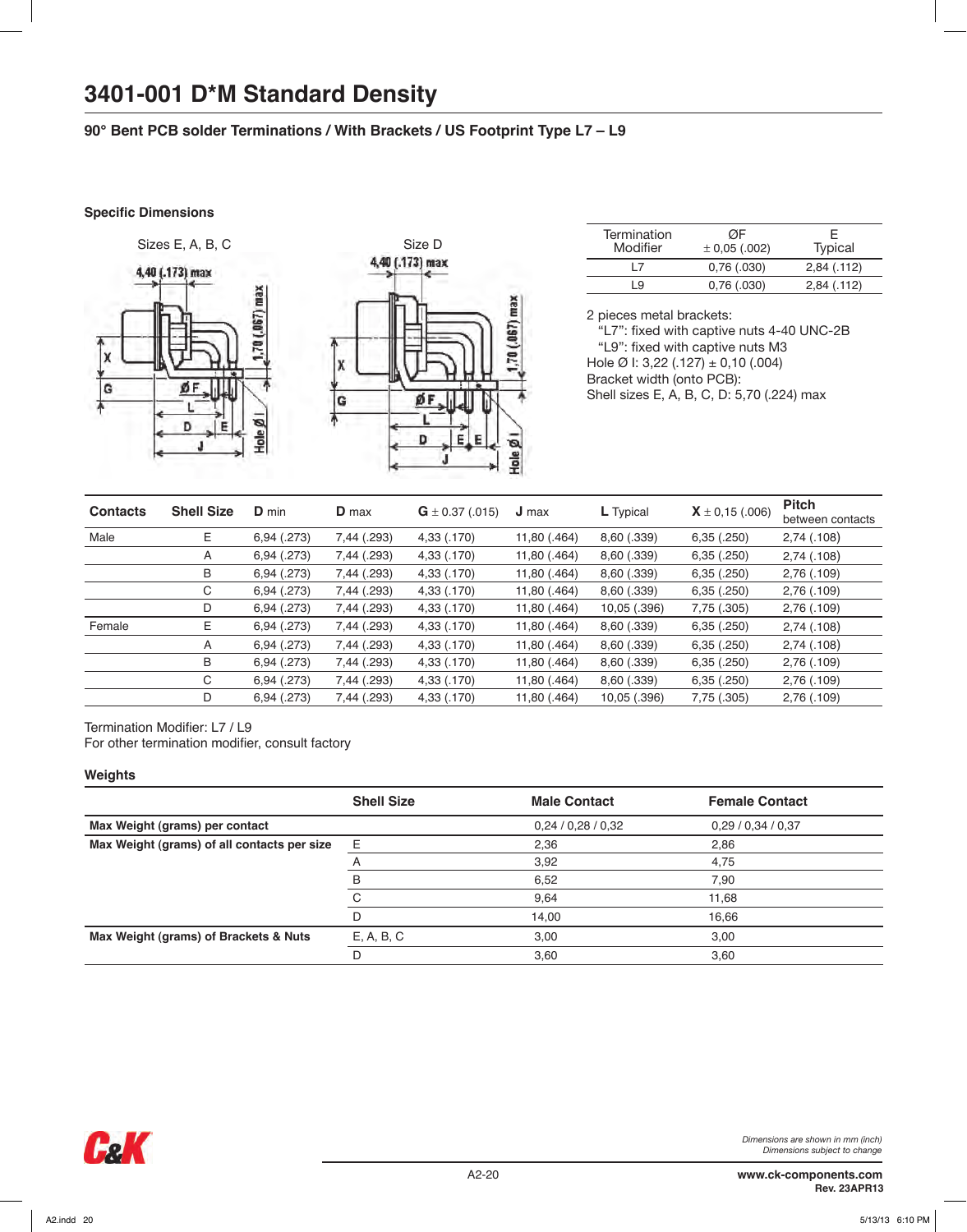#### **Cross references**

90° bent PCB (with brackets)

#### **Standard**

| L7                          |                |                    |                          |                    |              |
|-----------------------------|----------------|--------------------|--------------------------|--------------------|--------------|
| <b>Description ESA/ESCC</b> |                | <b>Part Number</b> | <b>Description FR022</b> | <b>Part Number</b> |              |
| 340100101B                  | DEM 9P NMB L7  | C115331-9142       | DEM 9P NMBL7-FR022       |                    | C115371-0126 |
| 340100101B                  | DEM 9S NMB L7  | C115331-9143       | DEM 9S NMBL7-FR022       |                    | C115371-0127 |
| 340100101B                  | DAM 15P NMB L7 | C115371-9146       | DAM 15P NMBL7-FR022      |                    | C115371-0130 |
| 340100101B                  | DAM 15S NMB L7 | C115371-9147       | DAM 15S NMBL7-FR022      |                    | C115371-0131 |
| 340100101B                  | DBM 25P NMB L7 | C115371-9156       | DBM 25P NMBL7-FR022      |                    | C115371-0140 |
| 340100101B                  | DBM 25S NMB L7 | C115371-9157       | DBM 25S NMBL7-FR022      |                    | C115371-0141 |
| 340100101B                  | DCM 37P NMB L7 | C115371-9168       | DCM 37P NMBL7-FR022      |                    | C115371-0152 |
| 340100101B                  | DCM 37S NMB L7 | C115371-9169       | DCM 37S NMBL7-FR022      |                    | C115371-0153 |
| 340100101B                  | DDM 50P NMB L7 | C115371-9182       | DDM 50P NMBL7-FR022      |                    | C115371-0166 |
| 340100101B                  | DDM 50S NMB L7 | C115371-9183       | DDM 50S NMBL7-FR022      |                    | C115371-0167 |

**L9**

| <b>Description ESA/ESCC</b> |                | <b>Part Number</b> | <b>Description FR022</b> | <b>Part Number</b> |
|-----------------------------|----------------|--------------------|--------------------------|--------------------|
| 340100101B                  | DEM 9P NMB L9  | C115331-9192       | DEM 9P NMBL9-FR022       | C115371-0176       |
| 340100101B                  | DEM 9S NMB L9  | C115331-9193       | DEM 9S NMBL9-FR022       | C115371-0177       |
| 340100101B                  | DAM 15P NMB L9 | C115371-9196       | DAM 15P NMBL9-FR022      | C115371-0180       |
| 340100101B                  | DAM 15S NMB L9 | C115371-9197       | DAM 15S NMBL9-FR022      | C115371-0181       |
| 340100101B                  | DBM 25P NMB L9 | C115371-9206       | DBM 25P NMBL9-FR022      | C115371-0190       |
| 340100101B                  | DBM 25S NMB L9 | C115371-9207       | DBM 25S NMBL9-FR022      | C115371-0191       |
| 340100101B                  | DCM 37P NMB L9 | C115371-9218       | DCM 37P NMBL9-FR022      | C115371-0202       |
| 340100101B                  | DCM 37S NMB L9 | C115371-9219       | DCM 37S NMBL9-FR022      | C115371-0203       |
| 340100101B                  | DDM 50P NMB L9 | C115371-9232       | DDM 50P NMBL9-FR022      | C115371-0216       |
| 340100101B                  | DDM 50S NMB L9 | C115371-9233       | DDM 50S NMBL9-FR022      | C115371-0217       |

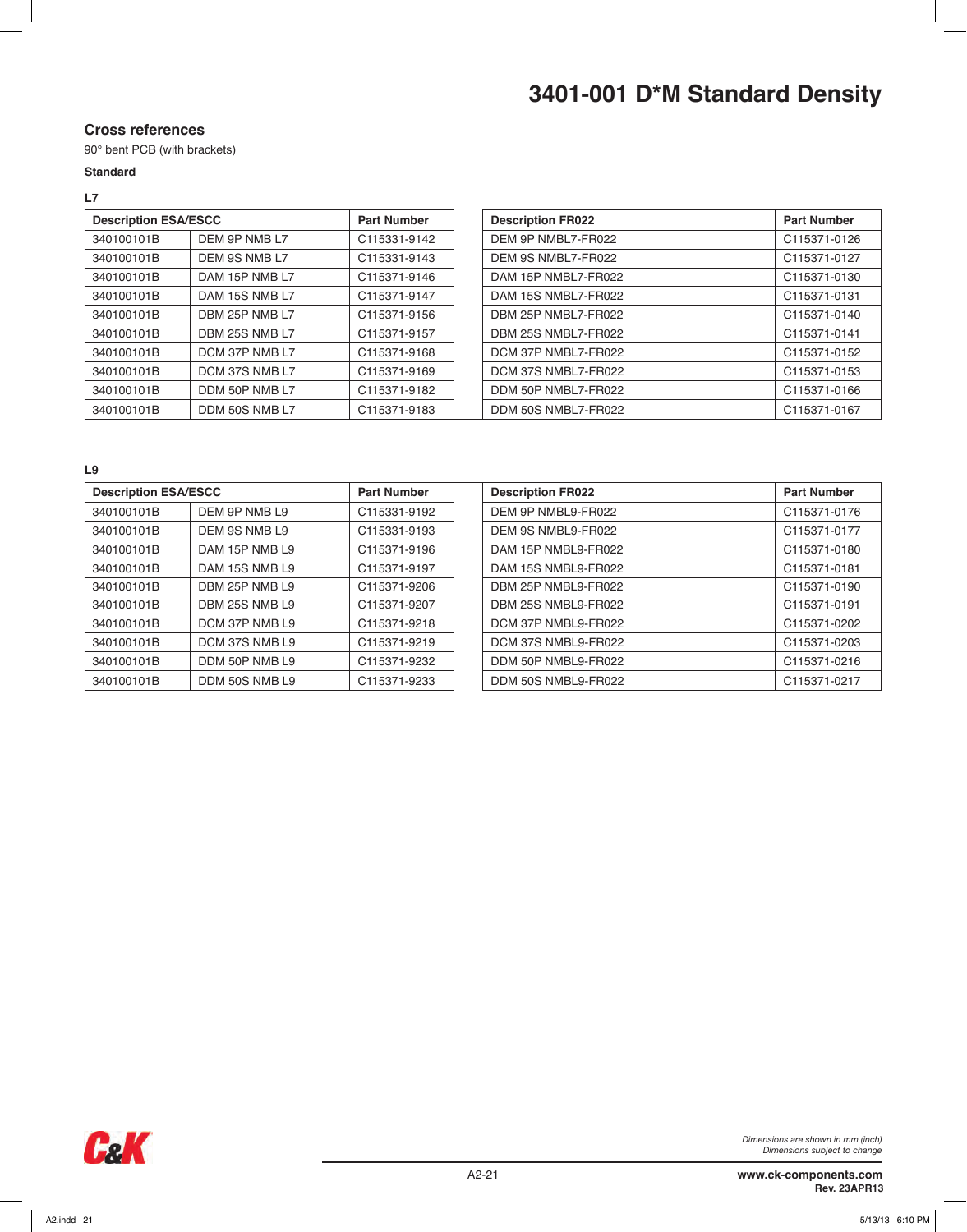### **Wire-Wrap Terminations type F179A.**

#### **Specific Dimensions**

Sizes E, A, B, C<br>
Size D<br>
Size D<br>
Section of termination D G G E Е R: 0,05 (.002) max E H: 0,02 (.001) max G: length for 3 wraps with cable AWG и 30

| <b>Contacts</b> | <b>Shell Size</b> | <b>D</b> max | $G \pm 0.10$ (.004) | <b>E</b> Typical | $\mathsf{F} \pm 0.01$ (.0004) | $\mathbf{l} \pm 0.038$<br>(.0015) | <b>Pitch</b> between contacts |
|-----------------|-------------------|--------------|---------------------|------------------|-------------------------------|-----------------------------------|-------------------------------|
| Male            | Е                 | 20,10 (.791) | 12,70 (.500)        | 2,84(.112)       | 0,60(.024)                    | 0,826(.0325)                      | 2,74(.108)                    |
|                 | A                 | 20,10 (.791) | 12,70 (.500)        | 2,84(.112)       | 0,60(.024)                    | 0,826(.0325)                      | 2,74(.108)                    |
|                 | В                 | 20,30 (.799) | 12,70 (.500)        | 2,84(.112)       | 0,60(.024)                    | 0,826(.0325)                      | 2,76(.109)                    |
|                 | С                 | 20,30 (.799) | 12,70 (.500)        | 2,84(.112)       | 0,60(.024)                    | 0,826(.0325)                      | 2,76 (.109)                   |
|                 | D                 | 20,30 (.799) | 12,70 (.500)        | 2,84(.112)       | 0,60(.024)                    | 0,826(.0325)                      | 2,76 (.109)                   |
| Female          | Е                 | 20,10 (.791) | 12,70 (.500)        | 2,84(.112)       | 0,60(.024)                    | 0,826(.0325)                      | 2,74 (.108)                   |
|                 | A                 | 20,10 (.791) | 12,70 (.500)        | 2,84(.112)       | 0,60(.024)                    | 0,826(.0325)                      | 2,74(.108)                    |
|                 | B                 | 20,10 (.791) | 12,70 (.500)        | 2,84(.112)       | 0,60(.024)                    | 0,826(.0325)                      | 2,76(.109)                    |
|                 | C                 | 20,10 (.791) | 12,70 (.500)        | 2,84(.112)       | 0,60(.024)                    | 0,826(.0325)                      | 2,76 (.109)                   |
|                 | D                 | 20,10 (.791) | 12,70 (.500)        | 2,84(.112)       | $0,60$ $(.024)$               | 0,826(.0325)                      | 2,76 (.109)                   |

Termination Modifier: F179A

For other termination modifier, consult factory

| <b>Shell Size</b> | <b>Male Contact</b> | <b>Female Contact</b> |
|-------------------|---------------------|-----------------------|
|                   | 0,28                | 0.34                  |
| F                 | 2,52                | 3,06                  |
|                   | 4.20                | 5.10                  |
| B                 | 7.00                | 8,50                  |
|                   | 10,36               | 12,58                 |
|                   | 14.00               | 17.00                 |
|                   |                     |                       |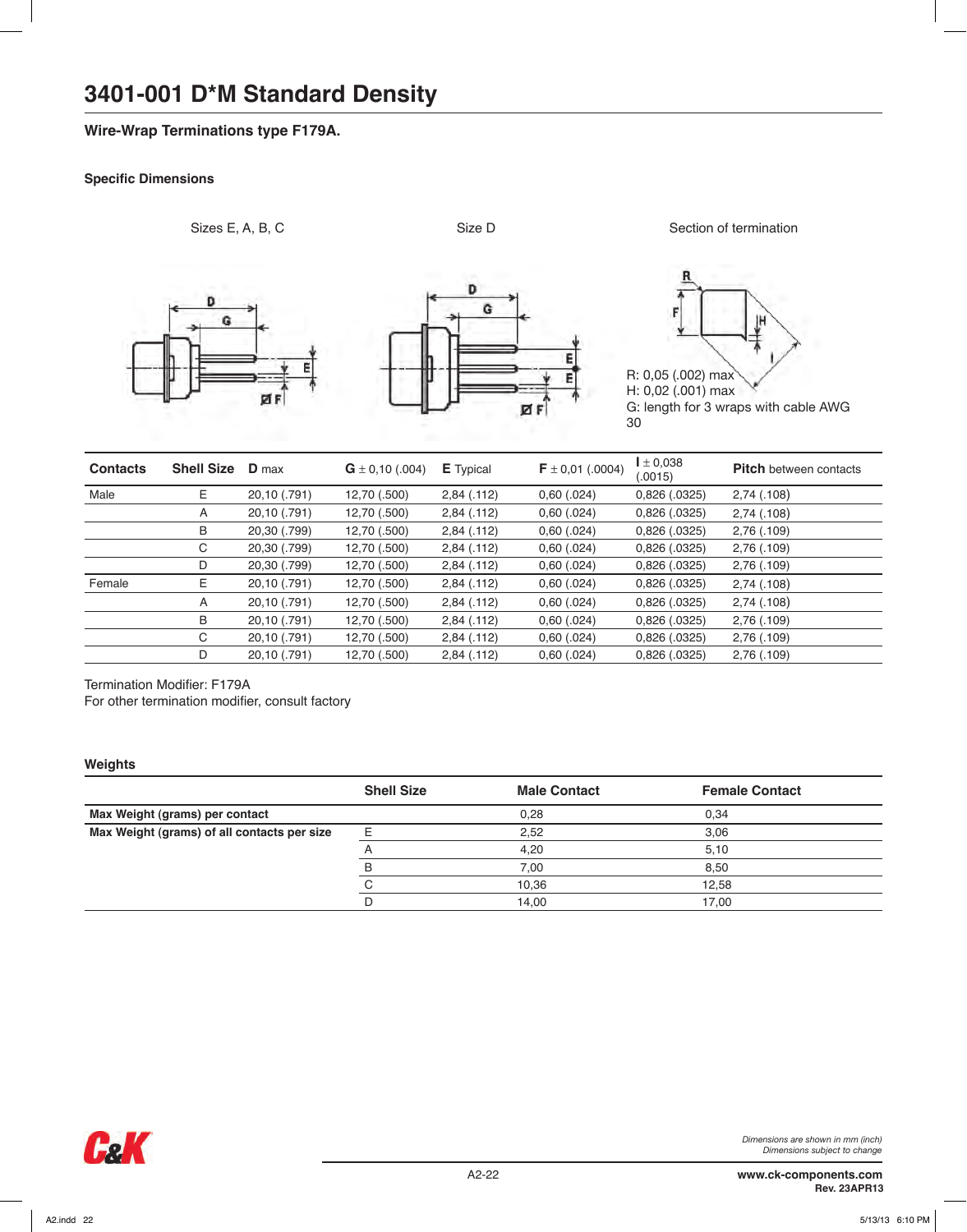#### **Cross references**

Solder bucket

#### **Standard**

| <b>Description ESA/ESCC</b> | <b>Part Number</b> |                          |
|-----------------------------|--------------------|--------------------------|
| 340100101B                  | DEM 9P NMB F179A   | C <sub>115371-5450</sub> |
| 340100101B                  | DEM 9S NMB F179A   | C115371-5451             |
| 340100101B                  | DAM 15P NMB F179A  | C115371-5454             |
| 340100101B                  | DAM 15S NMB F179A  | C <sub>115371-5455</sub> |
| 340100101B                  | DBM 25P NMB F179A  | C115371-5460             |
| 340100101B                  | DBM 25S NMB F179A  | C115371-5461             |
| 340100101B                  | DCM 37P NMB F179A  | C <sub>115371-5470</sub> |
| 340100101B                  | DCM 37S NMB F179A  | C <sub>115371-5471</sub> |
| 340100101B                  | DDM 50P NMB F179A  | C115371-5482             |
| 340100101B                  | DDM 50S NMB F179A  | C <sub>115371-5483</sub> |

| <b>Description ESA/ESCC</b> |                   | <b>Part Number</b> | <b>Description FR022</b> | <b>Part Number</b> |
|-----------------------------|-------------------|--------------------|--------------------------|--------------------|
| 340100101B                  | DEM 9P NMB F179A  | C115371-5450       | DEM 9P NMB F179A-FR022   | C115371-3450       |
| 340100101B                  | DEM 9S NMB F179A  | C115371-5451       | DEM 9S NMB F179A-FR022   | C115371-3451       |
| 340100101B                  | DAM 15P NMB F179A | C115371-5454       | DAM 15P NMB F179A-FR022  | C115371-3454       |
| 340100101B                  | DAM 15S NMB F179A | C115371-5455       | DAM 15S NMB F179A-FR022  | C115371-3455       |
| 340100101B                  | DBM 25P NMB F179A | C115371-5460       | DBM 25P NMB F179A-FR022  | C115371-3460       |
| 340100101B                  | DBM 25S NMB F179A | C115371-5461       | DBM 25S NMB F179A-FR022  | C115371-3461       |
| 340100101B                  | DCM 37P NMB F179A | C115371-5470       | DCM 37P NMB F179A-FR022  | C115371-3470       |
| 340100101B                  | DCM 37S NMB F179A | C115371-5471       | DCM 37S NMB F179A-FR022  | C115371-3471       |
| 340100101B                  | DDM 50P NMB F179A | C115371-5482       | DDM 50P NMB F179A-FR022  | C115371-3482       |
| 340100101B                  | DDM 50S NMB F179A | C115371-5483       | DDM 50S NMB F179A-FR022  | C115371-3483       |
|                             |                   |                    |                          |                    |

\*FR023 under request only

#### **Option Y**

| <b>Description ESA/ESCC</b> | <b>Part Number</b> |              |
|-----------------------------|--------------------|--------------|
| 340100101B                  | DEMY 9P NMB F179A  | C115371-5500 |
| 340100101B                  | DEMY 9S NMB F179A  | C115371-5501 |
| 340100101B                  | DAMY 15P NMB F179A | C115371-5504 |
| 340100101B                  | DAMY 15S NMB F179A | C115371-5505 |
| 340100101B                  | DBMY 25P NMB F179A | C115371-5510 |
| 340100101B                  | DBMY 25S NMB F179A | C115371-5511 |
| 340100101B                  | DCMY 37P NMB F179A | C115371-5520 |
| 340100101B                  | DCMY 37S NMB F179A | C115371-5521 |
| 340100101B                  | DDMY 50P NMB F179A | C115371-5532 |
| 340100101B                  | DDMY 50S NMB F179A | C115371-5533 |

| <b>Description ESA/ESCC</b> |                    | <b>Part Number</b> | <b>Description FR022</b> | <b>Part Number</b> |
|-----------------------------|--------------------|--------------------|--------------------------|--------------------|
| 340100101B                  | DEMY 9P NMB F179A  | C115371-5500       | DEMY 9P NMB F179A-FR022  | C115371-3500       |
| 340100101B                  | DEMY 9S NMB F179A  | C115371-5501       | DEMY 9S NMB F179A-FR022  | C115371-3501       |
| 340100101B                  | DAMY 15P NMB F179A | C115371-5504       | DAMY 15P NMB F179A-FR022 | C115371-3504       |
| 340100101B                  | DAMY 15S NMB F179A | C115371-5505       | DAMY 15S NMB F179A-FR022 | C115371-3505       |
| 340100101B                  | DBMY 25P NMB F179A | C115371-5510       | DBMY 25P NMB F179A-FR022 | C115371-3510       |
| 340100101B                  | DBMY 25S NMB F179A | C115371-5511       | DBMY 25S NMB F179A-FR022 | C115371-3511       |
| 340100101B                  | DCMY 37P NMB F179A | C115371-5520       | DCMY 37P NMB F179A-FR022 | C115371-3520       |
| 340100101B                  | DCMY 37S NMB F179A | C115371-5521       | DCMY 37S NMB F179A-FR022 | C115371-3521       |
| 340100101B                  | DDMY 50P NMB F179A | C115371-5532       | DDMY 50P NMB F179A-FR022 | C115371-3532       |
| 340100101B                  | DDMY 50S NMB F179A | C115371-5533       | DDMY 50S NMB F179A-FR022 | C115371-3533       |

\*FR023 under request only

#### **Option E**

| <b>Description ESA/ESCC</b> | <b>Part Number</b> |                          |  |  |  |  |  |
|-----------------------------|--------------------|--------------------------|--|--|--|--|--|
| 340100101B                  | DEME 9P NMB F179A  | C115371-5550             |  |  |  |  |  |
| 340100101B                  | DEME 9S NMB F179A  | C115371-5551             |  |  |  |  |  |
| 340100101B                  | DAME 15P NMB F179A | C115371-5554             |  |  |  |  |  |
| 340100101B                  | DAME 15S NMB F179A | C115371-5555             |  |  |  |  |  |
| 340100101B                  | DBME 25P NMB F179A | C115371-5560             |  |  |  |  |  |
| 340100101B                  | DBME 25S NMB F179A | C <sub>115371-5561</sub> |  |  |  |  |  |
| 340100101B                  | DCME 37P NMB F179A | C115371-5570             |  |  |  |  |  |
| 340100101B                  | DCME 37S NMB F179A | C115371-5571             |  |  |  |  |  |
| 340100101B                  | DDME 50P NMB F179A | C115371-5582             |  |  |  |  |  |
| 340100101B                  | DDME 50S NMB F179A | C115371-5583             |  |  |  |  |  |

| <b>Description ESA/ESCC</b> |                    | <b>Part Number</b> | <b>Description FR022</b> | <b>Part Number</b> |
|-----------------------------|--------------------|--------------------|--------------------------|--------------------|
| 340100101B                  | DEME 9P NMB F179A  | C115371-5550       | DEME 9P NMB F179A-FR022  | C115371-3550       |
| 340100101B                  | DEME 9S NMB F179A  | C115371-5551       | DEME 9S NMB F179A-FR022  | C115371-3551       |
| 340100101B                  | DAME 15P NMB F179A | C115371-5554       | DAME 15P NMB F179A-FR022 | C115371-3554       |
| 340100101B                  | DAME 15S NMB F179A | C115371-5555       | DAME 15S NMB F179A-FR022 | C115371-3555       |
| 340100101B                  | DBME 25P NMB F179A | C115371-5560       | DBME 25P NMB F179A-FR022 | C115371-3560       |
| 340100101B                  | DBME 25S NMB F179A | C115371-5561       | DBME 25S NMB F179A-FR022 | C115371-3561       |
| 340100101B                  | DCME 37P NMB F179A | C115371-5570       | DCME 37P NMB F179A-FR022 | C115371-3570       |
| 340100101B                  | DCME 37S NMB F179A | C115371-5571       | DCME 37S NMB F179A-FR022 | C115371-3571       |
| 340100101B                  | DDME 50P NMB F179A | C115371-5582       | DDME 50P NMB F179A-FR022 | C115371-3582       |
| 340100101B                  | DDME 50S NMB F179A | C115371-5583       | DDME 50S NMB F179A-FR022 | C115371-3583       |
|                             |                    |                    |                          |                    |

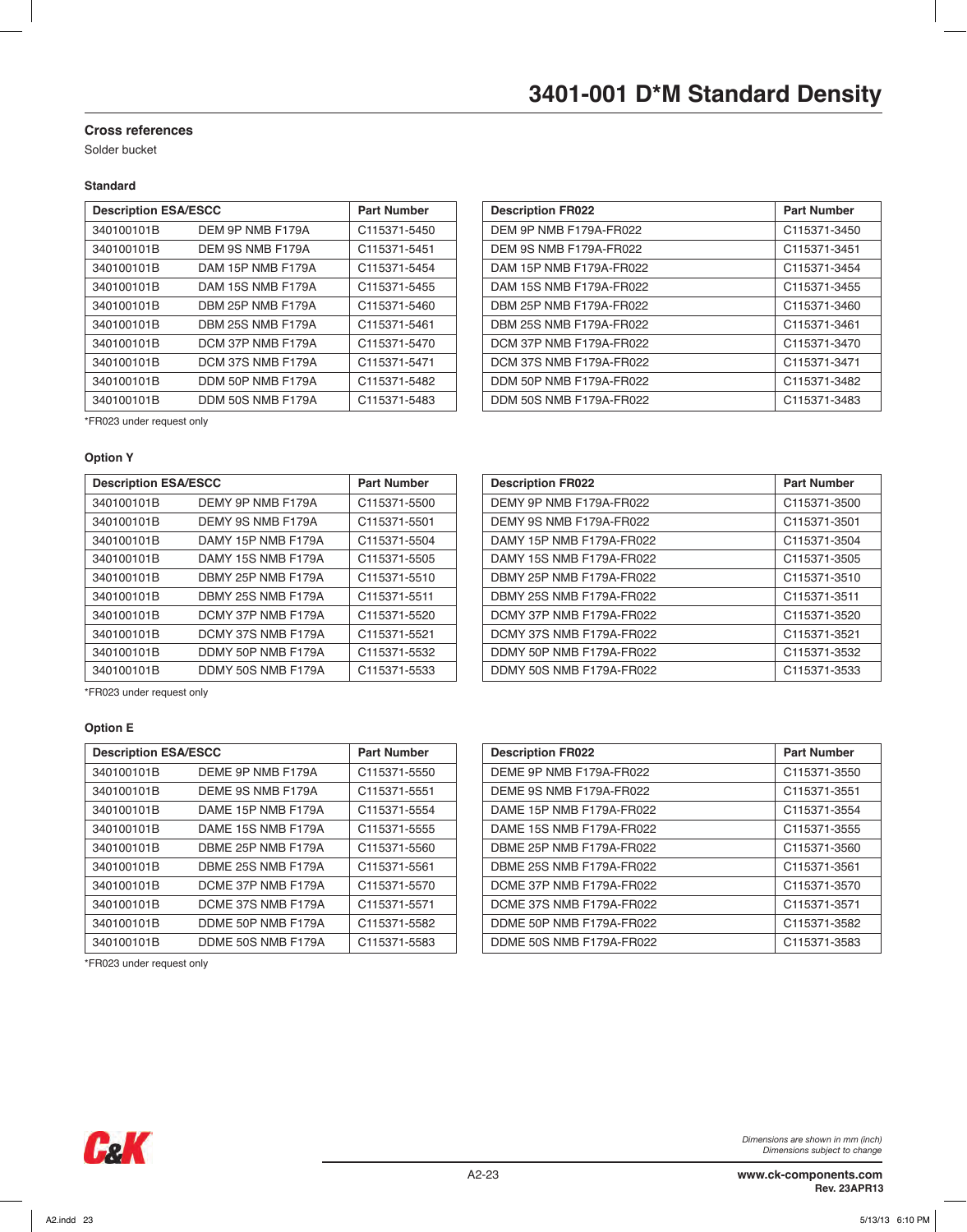#### **Combination Arrangements**





#### **P max (Coaxial Contacts) P max (Power Contacts)**

| Contacts | <b>Shell Size</b> | Note 1       | Note 2       | Note 3       | Note 4       | Note 5       | Note 6       | Note 7       | Note 8       |
|----------|-------------------|--------------|--------------|--------------|--------------|--------------|--------------|--------------|--------------|
| Male     | E                 | 19,60 (.772) | 22,30 (.878) | 14,30 (.563) | 14,40 (.567) | 17,70 (.697) | 19,80 (.780) | 16,90 (.665) | 14,60 (.575) |
|          | Α                 | 19,60 (.772) | 22,30 (.878) | 14,30 (.563) | 14,40 (.567) | 17,70 (.697) | 19,80 (.780) | 16,90 (.665) | 14,60 (.575) |
|          | В                 | 19,80 (.780) | 22,50 (.886) | 14,50 (.571) | 14,60 (.575) | 17,90 (.705) | 20,00 (.787) | 17,10 (.673) | 14,80 (.583) |
|          | С                 | 19,80 (.780) | 22,50 (.886) | 14,50 (.571) | 14,60 (.575) | 17,90 (.705) | 20,00 (.787) | 17,10 (.673) | 14,80 (.583) |
|          | D                 | 19,80 (.780) | 22,50 (.886) | 14,50 (.571) | 14,60 (.575) | 17,90 (.705) | 20,00 (.787) | 17,10 (.673) | 14,80 (.583) |
| Female   | E                 | 19,60 (.772) | 22,30 (.878) | 14,30 (.563) | 14,40 (.567) | 17,70 (.697) | 19,80 (.780) | 16,90 (.665) | 14,60 (.575) |
|          | Α                 | 19,60 (.772) | 22,30 (.878) | 14,30 (.563) | 14,40 (.567) | 17,70 (.697) | 19,80 (.780) | 16,90 (.665) | 14,60 (.575) |
|          | B                 | 19,60 (.772) | 22,30 (.878) | 14,30 (.563) | 14,40 (.567) | 17,70 (.697) | 19,80 (.780) | 16,90 (.665) | 14,60 (.575) |
|          | С                 | 19,60 (.772) | 22,30 (.878) | 14,30 (.563) | 14,40 (.567) | 17,70 (.697) | 19,80 (.780) | 16,90 (.665) | 14,60 (.575) |
|          | D                 | 19,60 (.772) | 22,30 (.878) | 14,30 (.563) | 14,40 (.567) | 17,70 (.697) | 19,80 (.780) | 16,90 (.665) | 14,60 (.575) |
|          |                   |              |              |              |              |              |              |              |              |

Note 1: ESA/ESCC 3401/004 variants 01 / 02 / 05 / 06 / 11 / 12 / 15 / 16

Note 2: ESA/ESCC 3401/004 variants 09 / 10 / 19 / 20

Note 3: ESA/ESCC 3401/004 variants 03 / 04 / 07 / 08

Note 4: ESA/ESCC 3401/004 variants 13 / 14 / 17 / 18

Note 5: ESA/ESCC 3401/040 variants 01 / 02 / 03 / 04 / 05 / 06

Note 6: ESA/ESCC 3401/040 variants 07 / 08

Note 7: ESA/ESCC 3401/040 variants 09 / 10

Note 8: ESA/ESCC 3401/040 variants 11 / 12

#### **Combination Arrangements**

| <b>Shell Size</b> |                 |             |                  |                  |                  |                  |
|-------------------|-----------------|-------------|------------------|------------------|------------------|------------------|
|                   | 5W1             |             |                  |                  |                  |                  |
|                   | 3W <sub>3</sub> | 3WK3        | 7W <sub>2</sub>  | 11W1             |                  |                  |
| в                 | 5W <sub>5</sub> | 9W4         | 13W <sub>3</sub> | 17W <sub>2</sub> | 21W1             |                  |
| $\sim$            | 8W8             | <b>13W6</b> | 17W5             | 21WA4            | 25W <sub>3</sub> | 27W <sub>2</sub> |
|                   | 24W7            | 36W4        | 43W2             | 47W1             |                  |                  |

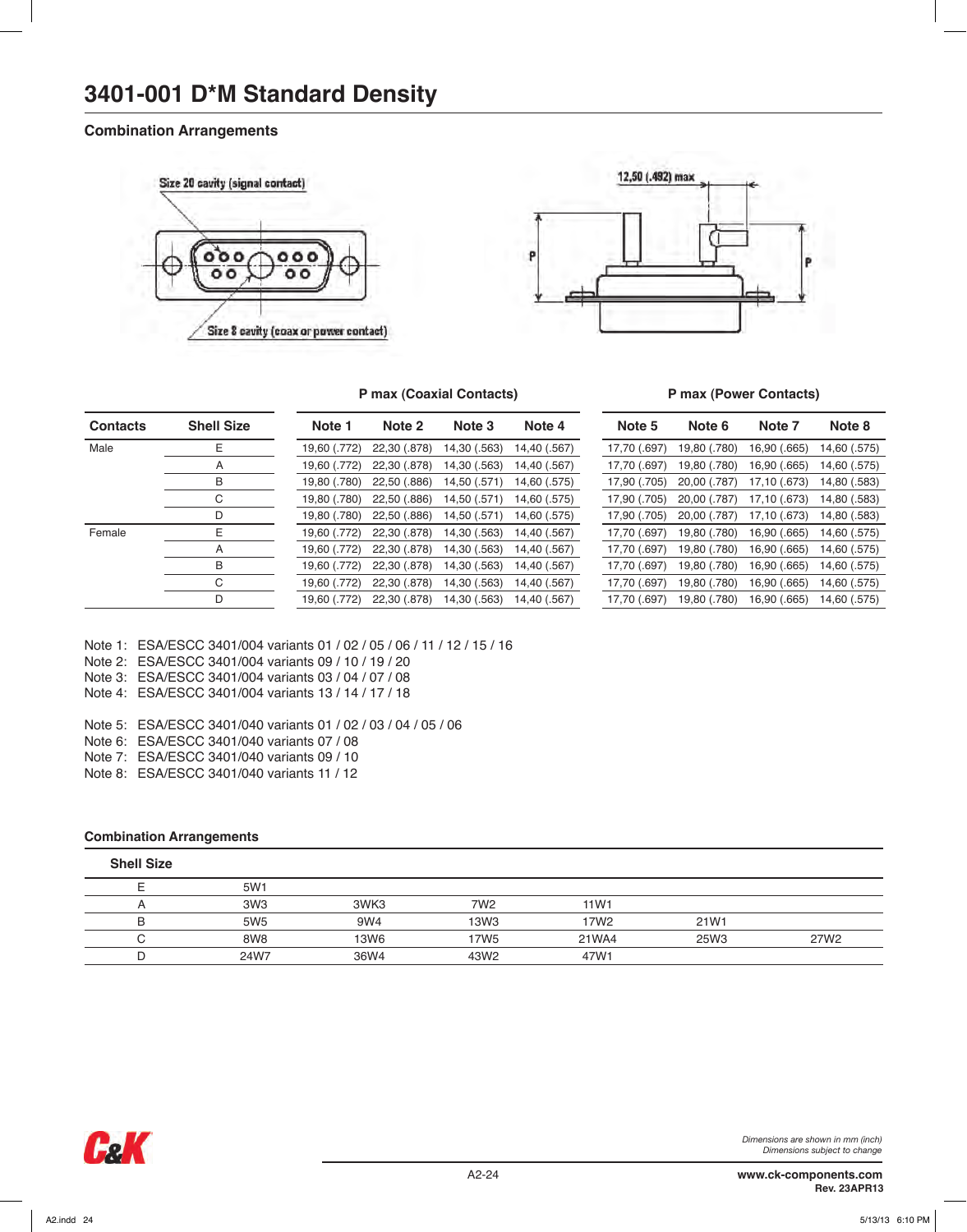#### **PCB Hole Pattern**

Face view, pin insert



Dimension X

- ♦ 2,54 (.100) for "90° bent PCB / European Footprint Type 1AxN and 2AxN"
- ♦ 2,84 (.112) for "Straight PCB", "90° bent PCB / European Footprint Type 1BxN and 2BxN", and "90° bent PCB / U.S. Footprint"

Recommended PCB hole for signal contacts

- ♦ ∅ 1,00 (.040) min for terminations ∅ 0,60 (.024)
- ♦ ∅ 1,15 (.045) min for terminations ∅ 0,76 (.030)

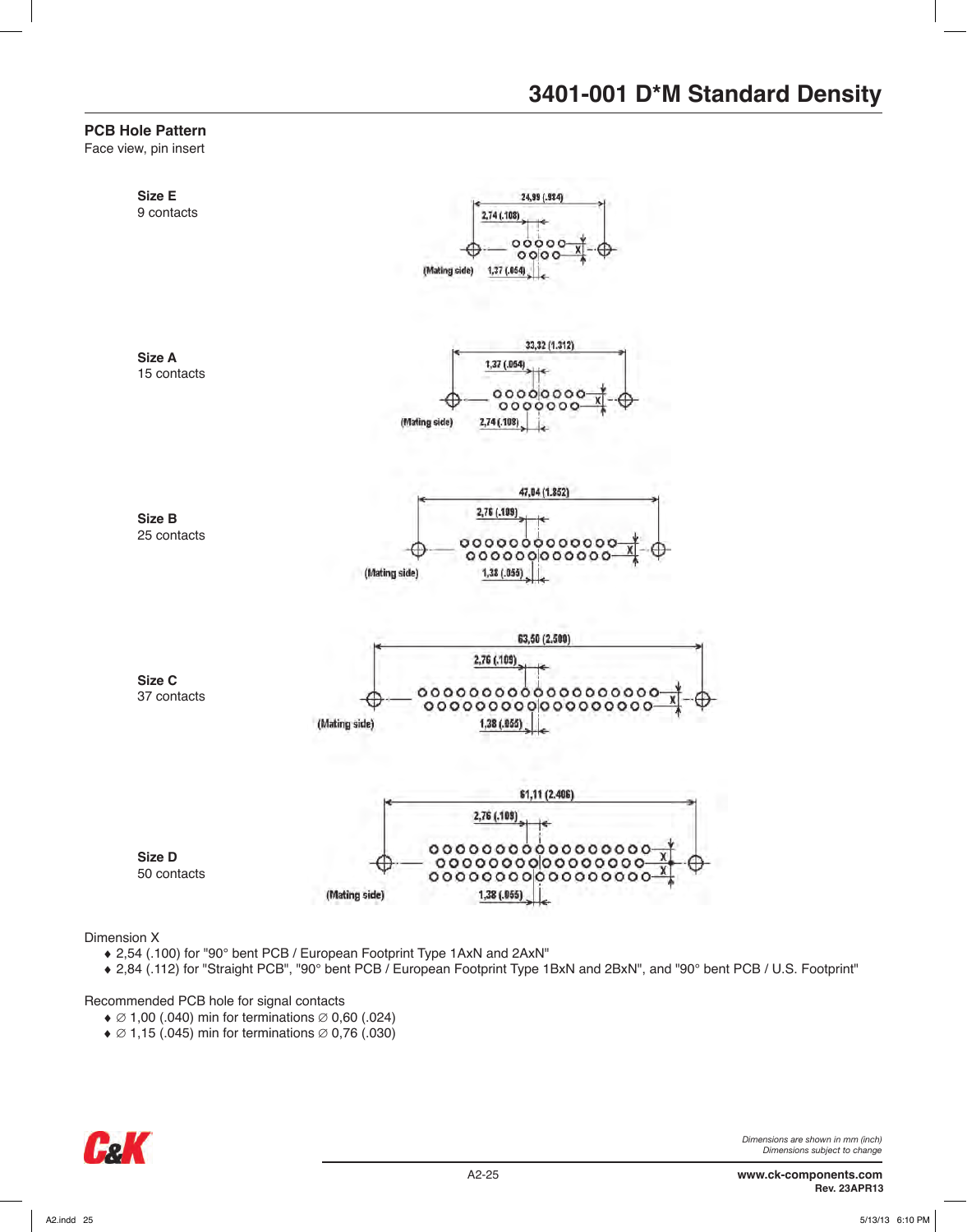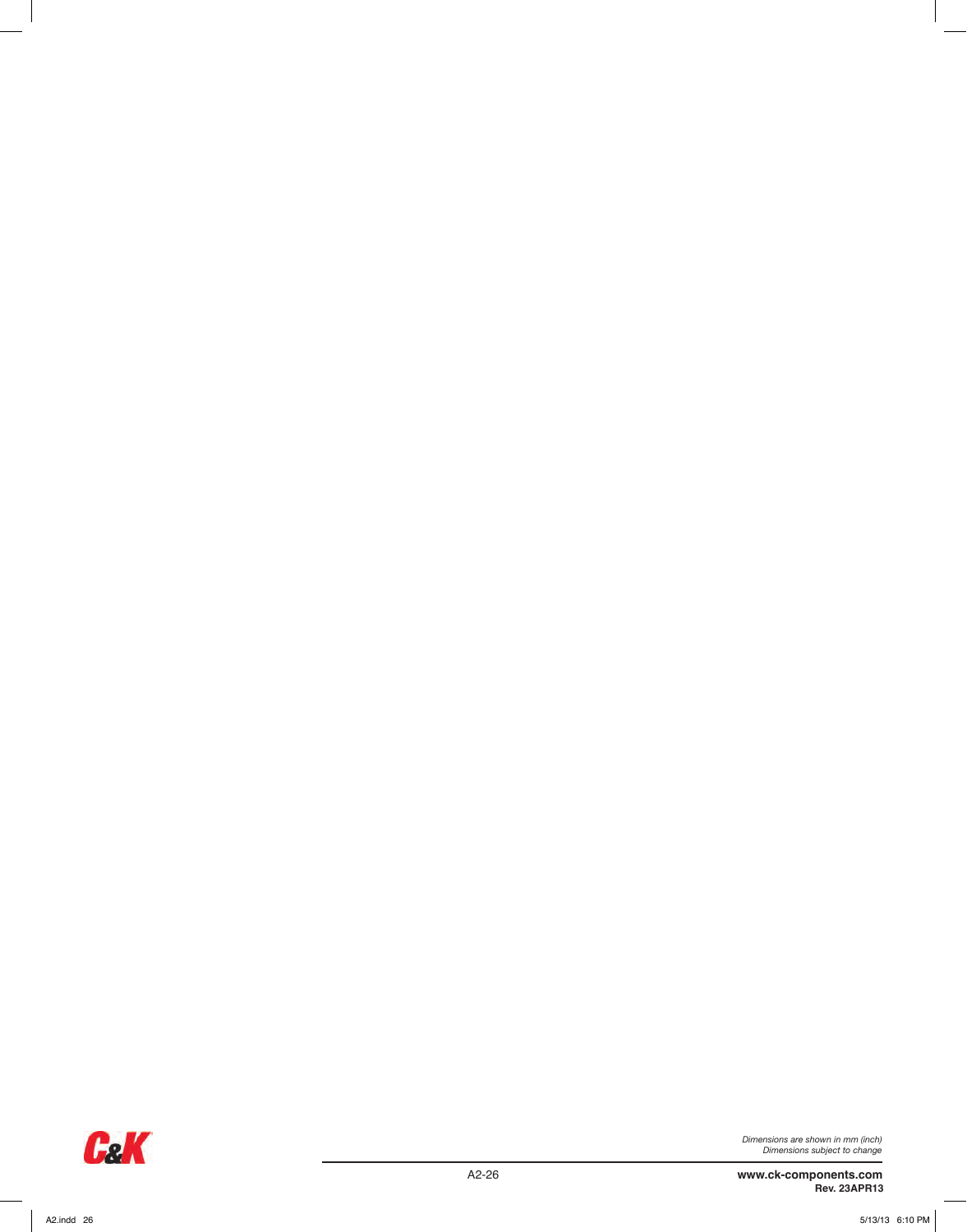